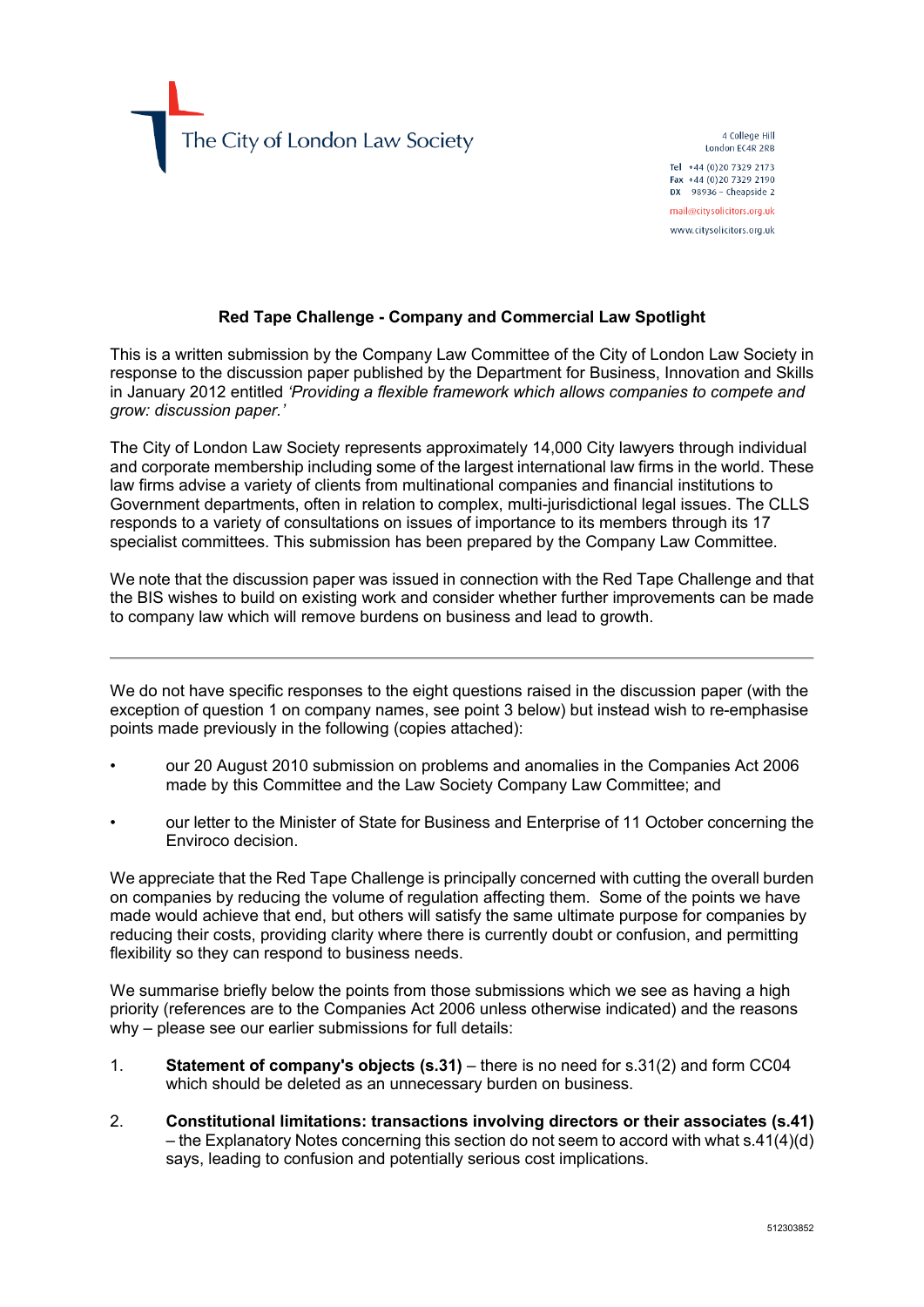- 3. **Company names (ss.66-76 and related regulations)** the regulations in SI 2009/1085 and SI 2009/2615 are complicated and require streamlining and simplification. Companies should not need to take legal advice before deciding on a name. Name swaps are unnecessarily restrictive, preventing or delaying companies, for no apparent reason, from making unobjectionable name changes.
- 4. **Duty to avoid conflicts of interest (s.175)** codification of this duty has increased bureaucracy, added to costs, is widely misunderstood by directors and has produced no tangible benefit. It should be reviewed and replaced.
- 5. **Directors' loans and quasi-loans** exception for expenditure on defence proceedings (s.205) – this exception should be relaxed to permit expenditure previously allowed under s.337A, Companies Act 1985, such as defence costs in US litigation and extradition proceedings.
- 6. **Written resolutions of shareholders** where Articles require a particular shareholder to be at a meeting for it to be quorate, the statutory written resolution procedure, with its 50% plus and 75% thresholds, appears to override that requirement (this is of particular relevance to private equity and government backed companies).
- 7. **Power of directors to allot shares etc: authorisation by company (s.551)** there is a lack of clarity as to whether an indefinite authority to allot shares given under s.80A, Companies Act 1985 remains indefinite or is limited to five years under s.551.
- 8. **Sub-division or consolidation of shares (s.618)** sub-section (3) suggests that some further action is required by a company to achieve a sub-division or consolidation of its shares, beyond the passing of a shareholder resolution. This is a (perhaps unintended) change from the Companies Act 1985, with no obvious rationale.
- 9. **Treatment of reserves arising from a reduction of capital (s.654)** there is uncertainty as to whether the reduction of a share premium account creates distributable reserves, arising from the wording used in SI 2008/1915.
- 10. **Duty to cancel shares in public company held by or for the company (s.662)** a change of wording in s.662(1)(c), when compared with the predecessor provision in the Companies Act 1985, has created uncertainty as to whether it is necessary to go through an unduly onerous procedure for the reduction of share capital.
- 11. **The authorised minimum (s.763)** the drafting of the Companies (Authorised Minimum) Regulations 2009, reg. 3(4), seems to contemplate a different treatment for a company that has redenominated all its share capital and one that has, say, redenominated all bar £1, which we do not believe was intended. Section 766 of the Companies Act 2006 was amended by article 28 of the Companies Act 2006 (Consequential Amendments and Transitional Provisions) Order 2011 on 13 May 2011 but this change appears to be an enabling provision only and we are not aware of any substantive change having been made to cure this anomaly.
- 12. **Distribution in kind: determination of amount (s.845)** the section does not cater for some transfers between group companies, nor where the acquiring company may potentially be deemed to be making a distribution, resulting in considerable uncertainty and costs.
- 13. **Meaning of "subsidiary" (s.1159)** Enviroco case this case has highlighted an anomaly in the drafting of this section which has the potential of causing unintended consequences in the interpretation of a wide range of commercial contracts. The error can be corrected quickly by secondary legislation.

We believe that by dealing with these points the Government can achieve an effective reduction in unnecessary costs and other burdens affecting UK incorporated companies of all sizes.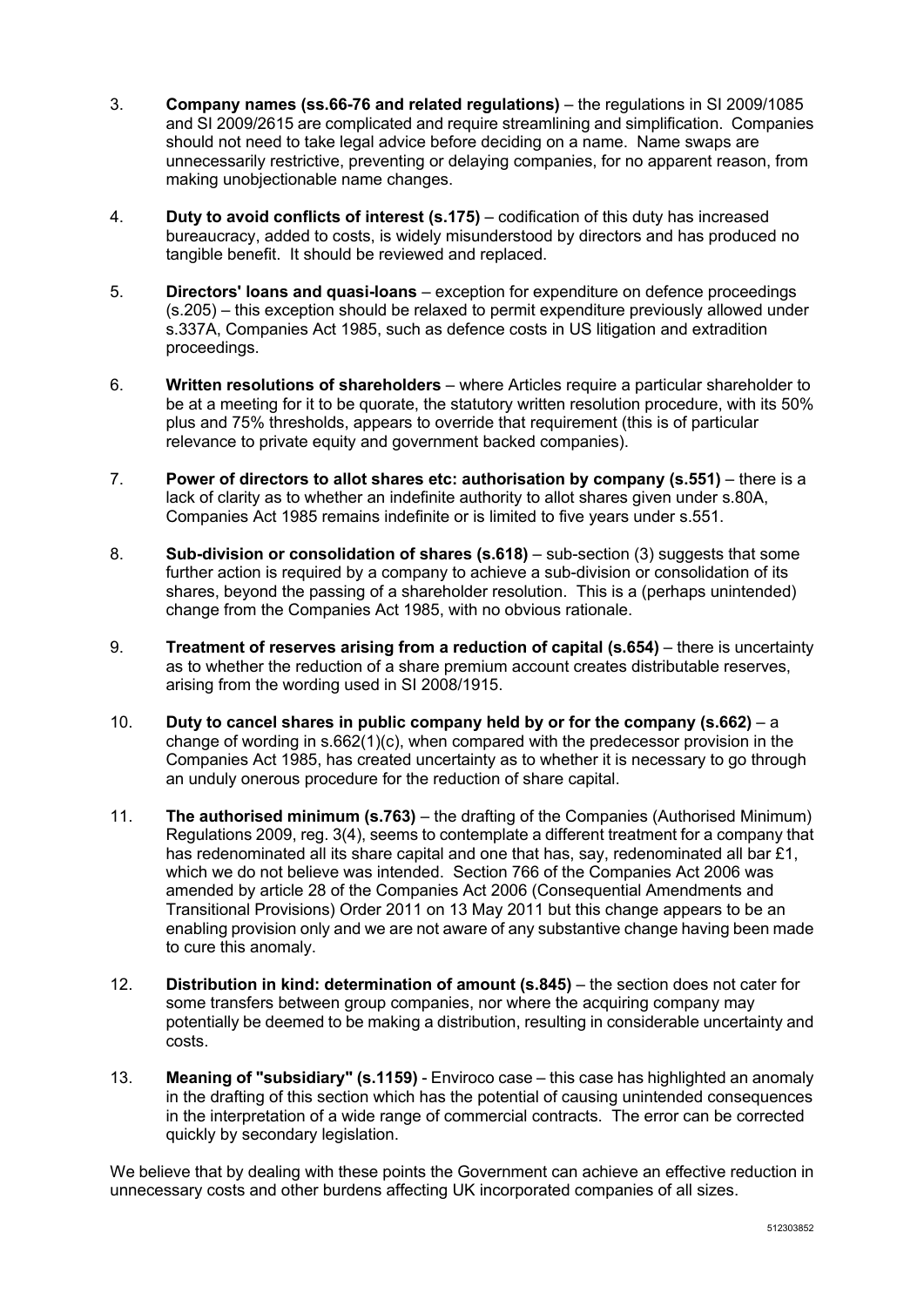We hope these comments are helpful to the Committee. Please contact Martin Webster (martin.webster@pinsentmasons.com), a member of the Company Law Committee, to discuss any aspects of this submission.

**3 June 2012**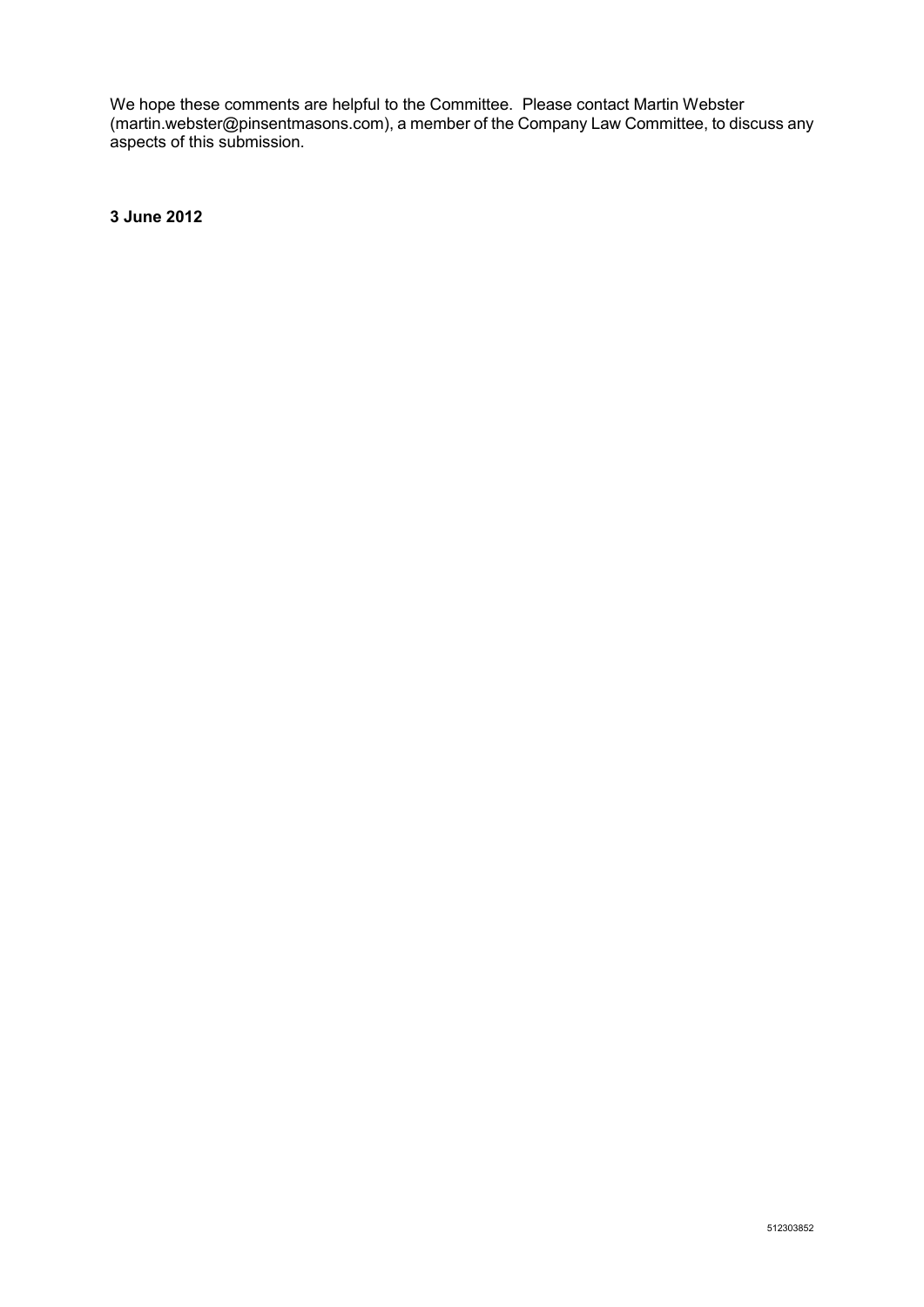## **COMPANIES ACT 2006 – PROBLEMS AND ANOMALIES**

This submission is made by the Law Society Company Law Committee and the City of London Law Society Company Law Committee, following BIS's expression of willingness to receive comments on perceived errors and anomalies in, and problems arising from, the implementation of the Companies Act 2006 ("**CA2006**") and its attendant legislation.

We have included comments on aspects on which there is a divergence of view or uncertainty amongst at least some of the respective memberships, a feature of our approach being to highlight those areas which are causing difficulties for companies and which would benefit from amendment and or published guidance.

For each problem, we have indicated, as requested by BIS, our assessment of whether it is perceived as a high, medium or low priority, our assessment including whether it has high, medium or low implications in terms of the cost burden on companies. Our assessments have not been fully researched but simply represent a 'best guess', on the basis of our experience, of the likely importance of the problem.

For ease of reference, comments are made by reference to, as the case may be, the provision in the relevant primary legislation or regulation most closely connected with the relevant comment. References to a part, chapter, section or subsection are to the same in CA2006 unless otherwise stated.

## **PROVISIONS IN CA2006**

## **Unlimited companies (s.3)**

S.3 refers to unlimited companies and it is clear from, e.g., s.102 that an unlimited company may have, or may not have, a share capital. However, CA2006 does not specify how an unlimited company with a share capital becomes one without a share capital or vice versa (e.g. passing a special resolution, amending articles as appropriate, filing a statement of capital etc.). It would be helpful if this could be clarified.

Note that the Companies Act 1985 ("**CA1985**"), like CA2006, did not stipulate how an unlimited company with a share capital becomes one without a share capital, or vice versa. However, section 545 CA2006, which is new and does not have a precedent in CA1985, defines a "company with a share capital" as being one that has power to issue shares under its constitution. This question should therefore be read in the context of the problems arising from s.545, which are described below in relation to that section.

Priority: low.

## **Statement of capital (s.10 and other provisions)**

A point not covered in the recent consultation on statements of capital is that in all of the places where CA2006 mentions statements of capital, it asks for "*the amount paid up.... (whether on account of the nominal value of the share or by way of premium*" – emphasis added - to be stated. A problem/confusion lies around whether the underlined wording covers any premium,

222302/10018 CD102210075 TCZC 200612:1631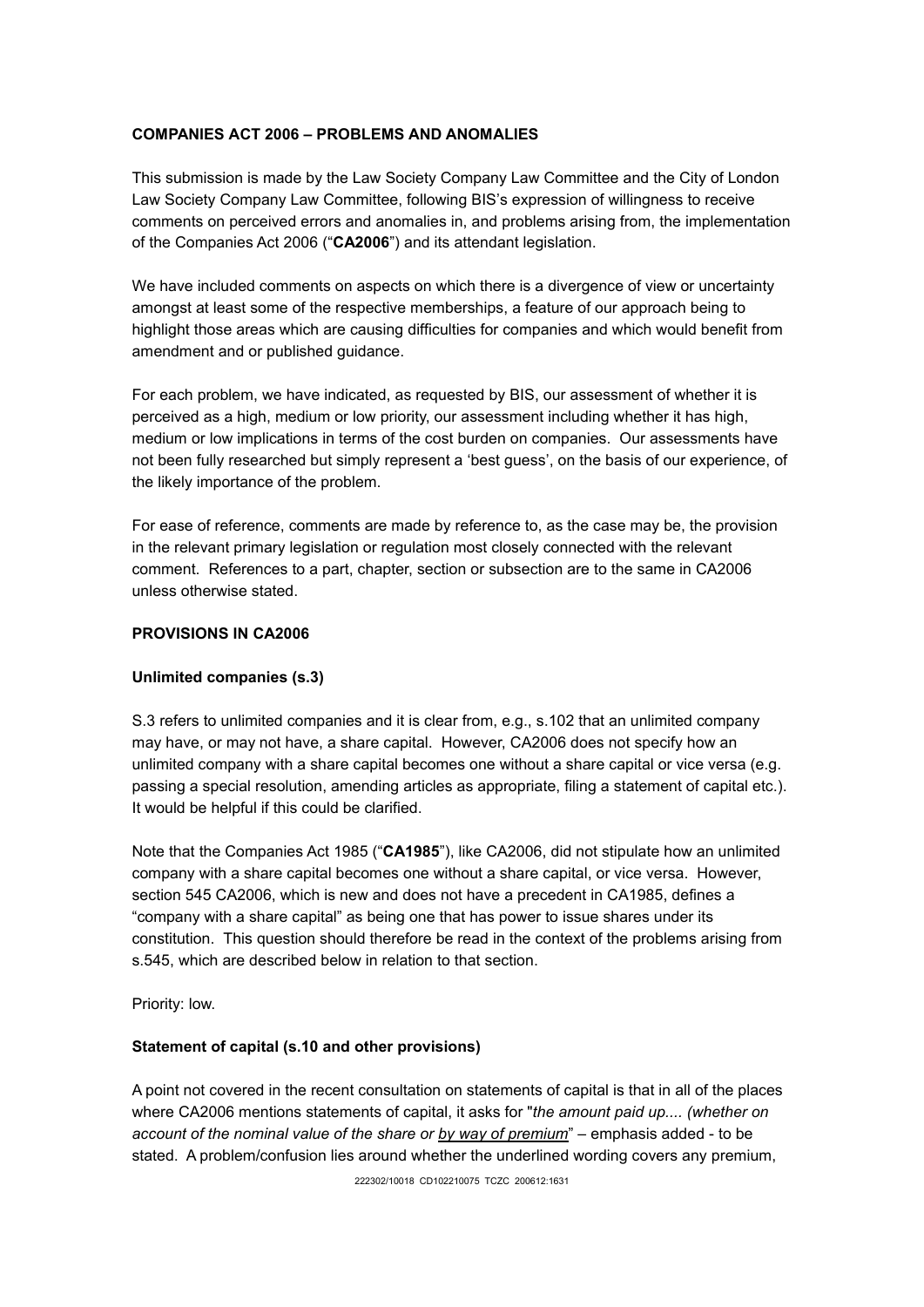including premium not transferred to share premium account - and in particular whether it covers a premium which under s.612 is transferred to a merger reserve instead.

In the recent decision in Re Liberty International Plc [2010] EWHC 1060 (Ch) the court resolved the question and decided that the merger reserve should not be included.

It would be helpful if this could be clarified in the guidance; even if, as a result of the recent consultation, it is decided to remove premium from statements of capital altogether, clarification pending the removal would be helpful.

Priority: low.

#### **Entrenchment provisions (s.22)**

We do not comment on this aspect as it is appreciated that BIS is considering what to do following its public consultation on this section, including on its interrelationship with CA2006 provisions on class rights.

Priority: high. Given the uncertainty, a significant number of companies would be affected adversely if s.22(2) were to be introduced in its current form, and there would be significant advisory costs, as well as serious potential litigation costs and consequences if a company adopted a practice which was then challenged or shown by judicial decision to be wrong.

#### **Memorandum (s.28)**

1. We understand some practitioners are uncertain as to whether the adoption of new articles of association by a company incorporated under CA1985 (or earlier Acts) is effective in removing from the company's articles the provisions of its memorandum to be treated as provisions of the company's articles by virtue of s.28, and thus whether a special resolution stating that the new articles are adopted "in substitution for and to the exclusion of all existing articles of association of the company" would be effective. We assume that it was the government's intention that adopting new articles (i.e. without an express resolution deleting the provisions of the memorandum) should be sufficient to delete the memorandum provisions (subject to the point mentioned in point 4 below, where those provisions were not amendable immediately prior to 1 October 2009) but, given that there appears to be uncertainty in some quarters, published guidance endorsing this view would be helpful.

#### Priority: low.

2. Companies incorporated under CA1985 (or earlier Acts) included provisions in their memorandum as to their authorised share capital e.g. "The authorised share capital of the company is £[AMOUNT] divided into [NUMBER] shares of £[AMOUNT] each".

There are differing views as to whether these provisions (treated as provisions of the company's articles as from 1 October 2009 by virtue of s.28) require amendment by special resolution following any change in share capital which makes such statement no longer factually correct (e.g. by an amendment by ordinary resolution as permitted by paragraph 42(2)(b) of the Eighth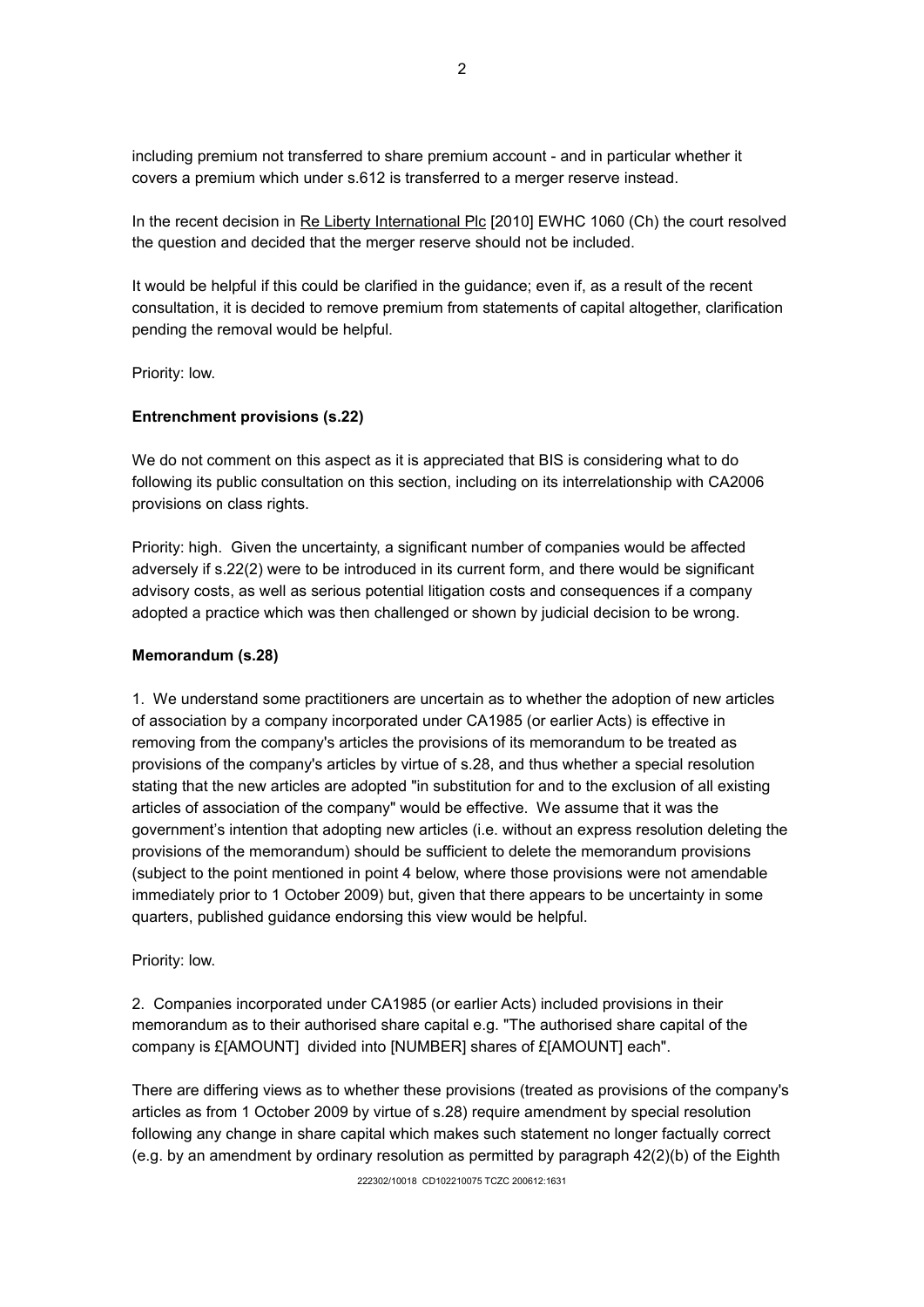Commencement Order or by a reduction of share capital or a subdivision or consolidation of share capital). Published guidance on this would be helpful. If there is need for such an amendment, it would be helpful for the guidance to state whether amendment is only necessary if the change in share capital involves an allotment of shares above the stated maximum created by such a provision (see also paragraph 42 of the Eighth Commencement Order). If there is no need for such an amendment, guidance would still be helpful, including as to whether, after a change to the para. 42 amount, amended articles should be filed under s.26 and/or whether the para. 42 resolution should be filed.

Furthermore, it is not clear how paragraph 42(6) applies to an increase in share capital where the articles contain a blanket authorisation which is updated annually by resolution.

#### Priority: medium.

3. "Old-style" memoranda: Where a company has, after 1 October 2009, removed the restrictions on its objects and abolished its authorised share capital, the most recent memorandum on its record at Companies House will nevertheless contain a statement of its restricted objects and its authorised share capital. This is potentially confusing (particularly for the layman), and it would be helpful if companies formed under earlier Companies Acts were given the option, but not an obligation, to file a reprinted memorandum reflecting any such changes. Another suggestion is that (if this is feasible) Companies House sets up a system so that any person requesting or accessing a memorandum of association of a pre 1 October 2009 company gets a warning about section 28.

It might be helpful if guidance were to be published as to what pre -1 Oct 2009 companies should they do if someone asks to see their memorandum (as banks lending to companies are still tending to do). This is not currently addressed in BIS or Companies House guidance, although BIS guidance does address what existing companies should do when asked to provide their articles. It seems that one currently adopted approach is to produce a copy of their memorandum which looks like a new style memorandum, and another is to provide their old style memorandum with a covering note to explain the effect of s.28 and the steps, if any, the company has taken to remove or amend any provisions.

#### Priority: medium.

4. There is uncertainty whether it is possible to delete the imported registered office provision from the articles. Para. 4(1) of Schedule 2 of the Eighth Commencement Order provides as follows: "*The power conferred by section 21(1) of the Companies Act 2006 (amendment of company's articles by special resolution) does not apply – (a) to provisions of the articles of an existing company that were not capable of being so amended immediately before 1 October 2009*".

Para. 4(3) of Schedule 2 provides: "*References in this paragraph to provisions of the articles of an existing or transitional company include provisions of the company's memorandum that are to be treated by virtue of section 28 of that Act as provisions of its articles*".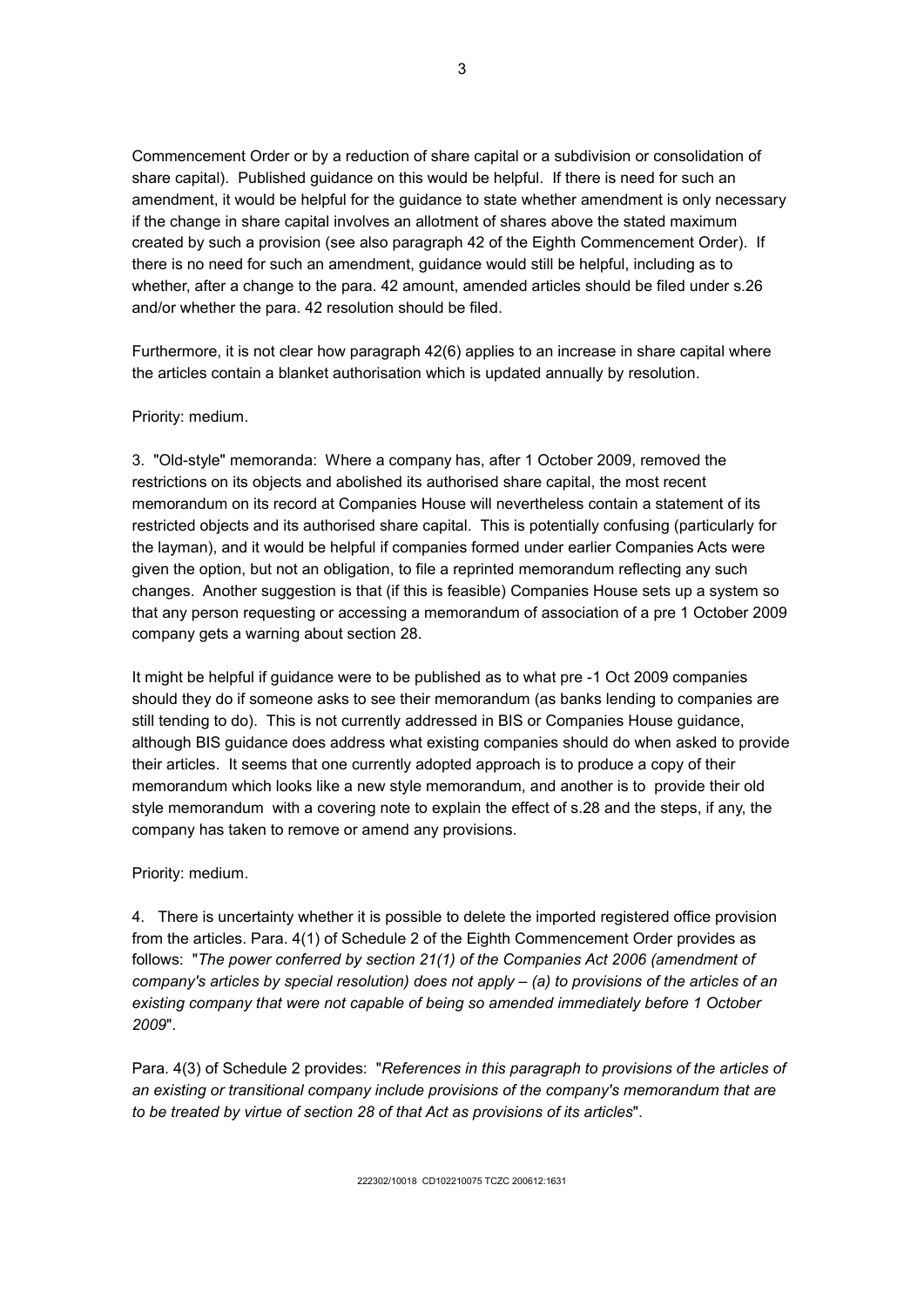If these two provisions are read in conjunction, it appears possible to conclude, on a cautious reading, that references to the registered office should be retained in the articles following the operation of s.28, on the basis that this was not a provision that was capable of being amended prior to 1 October 2009. However, this does not seem to be what was intended or what companies are doing.

Priority: low.

## **Resolutions needing to be filed at Companies House (s.29)**

S.29 sets out the types of resolutions and agreements which must be filed with the Registrar of Companies (under s.30) and which form part of the company's constitution (under s.17). S.29(1)(d) is not altogether clear and could be usefully clarified.

Sub-section (d) applies to any "*resolution or agreement that effectively binds all members of a class of shareholders though not agreed to by all those members*".

We think that this is intended to catch resolutions passed by a class of shareholders (excluding any resolutions consented to by all members of the class under the *Duomatic* principle, these being already caught by s.29(1)(c)).

There are two issues. First, resolutions that are not specifically class resolutions may still be said to "bind" the members of the class in the sense that, if the resolution has been validly passed, it cannot be challenged. However, we think it is tolerably clear that s.29(1)(d) is meant to cover only resolutions of a class, although confirmation in the form of guidance would be welcome.

Secondly, we would welcome guidance confirming that the effect of s.629 is not to make the ordinary shares of a company with only one class of shares in issue into a 'class' for the purposes of s.29(1)(d). The concern here is that, whilst we do not think that s.29(1)(d) should be read as requiring all resolutions of ordinary shareholders to be filed where they have not been passed unanimously, it appears open to that interpretation.

Priority: low.

## **Statement of company's objects (s.31)**

1. S.31 provides that unless a company's articles specifically restrict the objects of the company, its objects are unrestricted.

There are differing views as to the effect of this in relation to companies incorporated under CA1985 or earlier Acts:

 One view is that the effect of s.31 is that such a company may engage in activities and have powers other than those listed provided the articles do not specifically refer to that activity or power and restrict it. This is on the basis of the words "*specifically restricts*" in s.31, i.e. there needs to be an express/specific restriction rather than simply an implied restriction.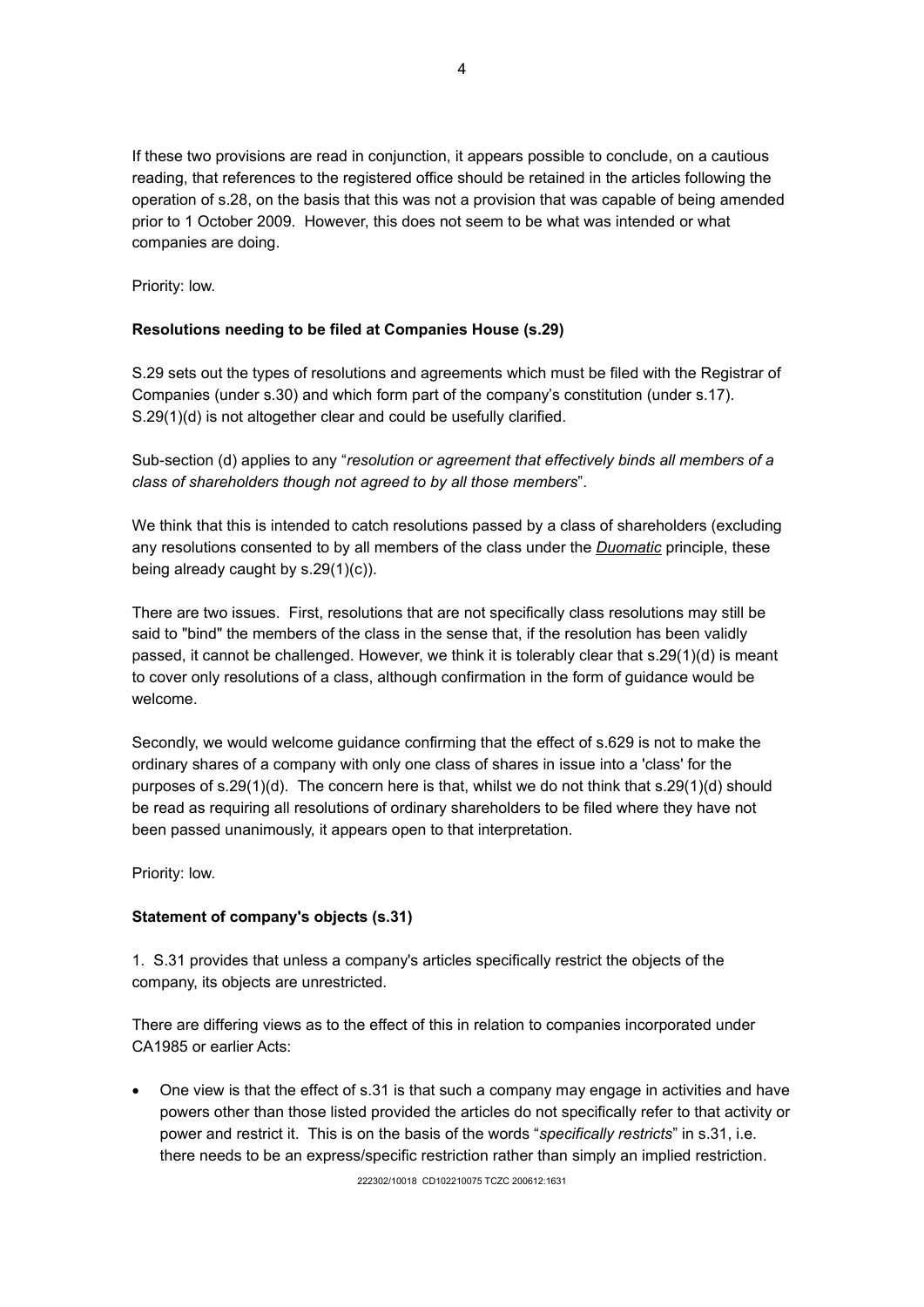This is the view held by the Financial Law Committee of the CLLS and at least one member has an opinion from Counsel confirming this. It also seems to be supported by the Explanatory Notes. If this view is correct, one consequence is that a lender which has lent money to a company incorporated before 1 October 2009 and in lending that money has relied on an implied restriction on the company's powers arising from a statement in the memorandum that the company's object was X, will no longer be able to rely on that restriction and so would be well advised to review the constitution and seek to restrict the company's activities contractually or by getting the company to adopt new articles which specifically restrict the company to doing X.

 An alternative view is that a specific list of objects and powers included in the memorandum of such a company (and now deemed to form part of the company's articles) which is not stated to be exhaustive is still to be treated as a "restriction" on such company's ability to engage in activities or exercise powers outside those referred to in the specific list.

A situation illustrating this point is whether a company incorporated under CA1985 which has a long list of objects and powers that do not include a power to give guarantees and no specific restriction in the articles (including the provisions of the memorandum deemed to form part of the articles by virtue of s.28) can give a guarantee. Published guidance about what is intended would be helpful.

## Priority: medium.

2. If a company had a statement of its objects in its memorandum, this statement is now deemed to be in its articles. Therefore any change to it would be by way of special resolution required to be submitted for filing to the Companies Registry. We therefore query whether there is any need for s.31(2) / Form CC04. The current requirement to file a separate notice to make the change or removal effective seems an unnecessary trap for the unwary, with potentially serious knock-on effects in terms of directors' liability for breach of duty to act within the objects of the company if the requirement has been overlooked. We understand that in practice there has already been a high level of inadvertent non-compliance with the requirement to file Form CC04, which is evidence of it being a trap. We suggest that the provision be deleted. It is unusual for the filing of a form to affect the validity of a company action (the example of registering charges being the exception to the general rule).

Priority: high, given the serious consequences of non–compliance.

## **Constitutional limitations: transactions involving directors or their associates (s.41)**

Under s.41 a transaction ceases to be voidable if affirmed by the company under s.41 (4)(d). S.41, according to paragraph 127 of the Explanatory Notes, "*restates section 322A of the 1985 Act*."

Under s.322A(5)(d)CA1985 the transaction ceased to be voidable if "*ratified by the company in general meeting*". (The resolution required to ratify was ordinary if it related to an action beyond the board's authority, or special if it related to an action that was beyond the company's capacity).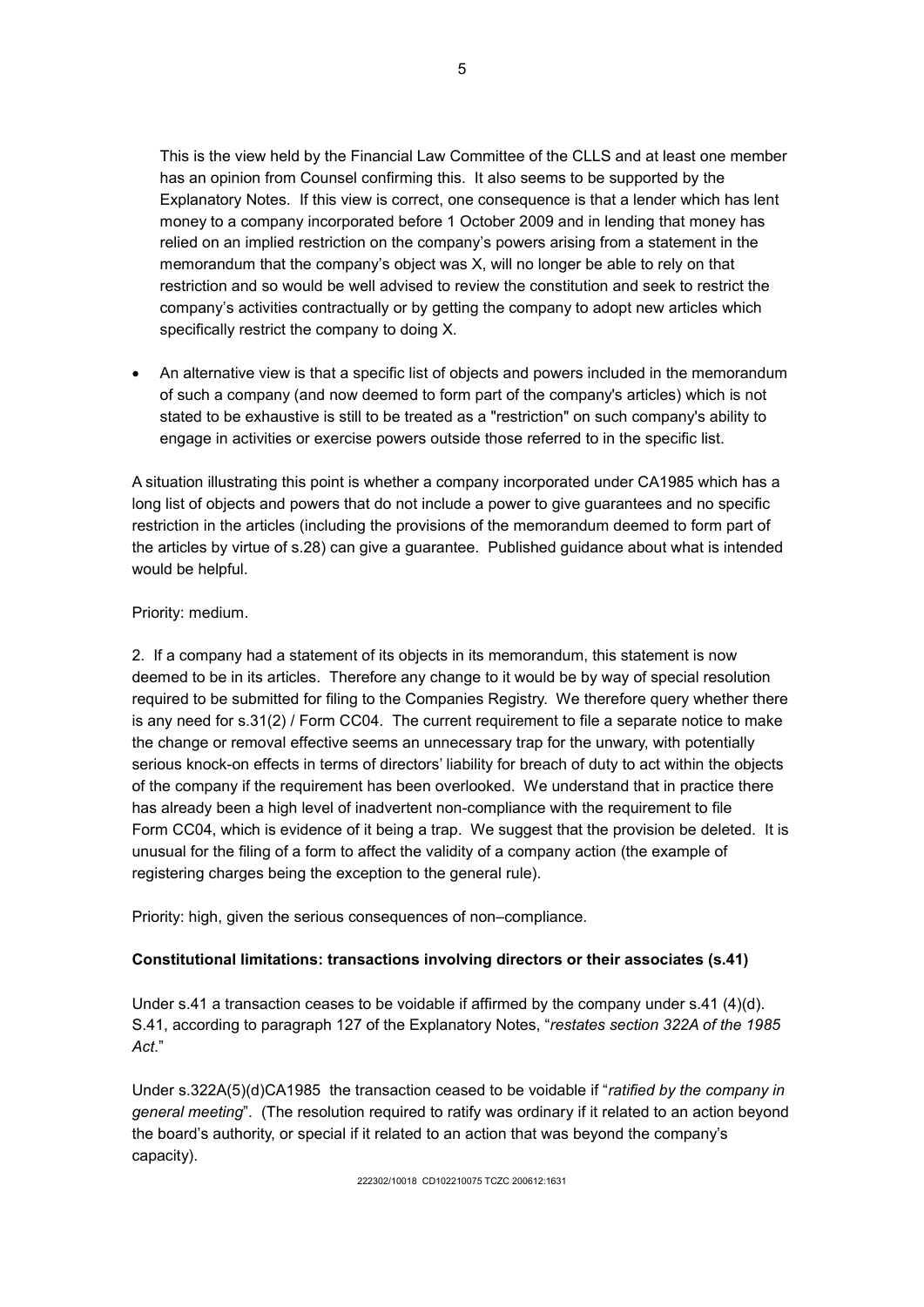On the face of it, therefore, because of the omission of the words "*by general meeting*" it appears that the effect of  $s.41(4)(d)$  is that the board of directors can affirm the contract on behalf of the company. Given the explanatory note, it is not clear that this change was intended.

If the board can affirm, it is unclear whether the votes of directors (and connected persons) should be included in such an affirmation, whether at a board meeting or at a general meeting. (We note that under s.239 those votes would be excluded at the general meeting).

Priority: High - Although we suspect this only comes up relatively rarely, it is a substantive point, with potentially serious cost implications.

#### **Company names (sections 66 – 76 and related Regulations))**

As a general comment, the restrictions on company names in SI 2009/1085 and SI 2009/2615 are quite complicated, and it would be helpful if they could be streamlined (i.e. set out more clearly, ideally in a single set of regulations), if not simplified.

The Company and Business Names (Miscellaneous Provisions) Regulations 2009 are causing problems, especially in the context of name swaps in group reorganisations.

For example, company names (same names) - the list of words to disregard when deciding whether two names are treated as the same has been expanded under CA2006. As a result, where Company A and Company B were formed under CA1985 with names which were not, at the time, treated as the same; their names are treated as the same under CA2006.

Secondly, in deciding whether a company's name is the same as another company's name, some words, expressions, signs and symbols must be disregarded (s66(3)). These are listed in the Regulations. The list is too wide.

Words etc to be ignored include 'Group', 'International', 'Holdings' and the letter 's' at the end of a word. This means that, for the purpose of s66, the name 'ABC Limited' is treated as the same as, e.g., 'ABC Group Limited' and 'ABCS Limited'.

Also, under the Regulations, a company (A) can only adopt a name the "same as" another company's name (B) if B consents AND B is in the same corporate group as A. It does not seem to us that this second condition is required and it is unduly restrictive since A and B may operate in different sectors, so B could, in giving consent, take the view that there is no commercial harm in A, an unconnected company, having the name. There is no facility under CA2006 for a company to consent to the use by a company outside its group of a name which is treated as the same, unlike the position under the pre-CA2006 regime. It would be helpful to have a transitional provision dealing with this particular scenario.

Another difficulty having a real practical adverse effect for companies is that they are not able to re-use names that they would have been able to use under CA1985. For example a listed company client of one of our members which was doing a demerger wanted to use an existing name within its group for the new listed company being formed on the demerger but could not because it was too like a name that belonged to someone outside its group.

222302/10018 CD102210075 TCZC 200612:1631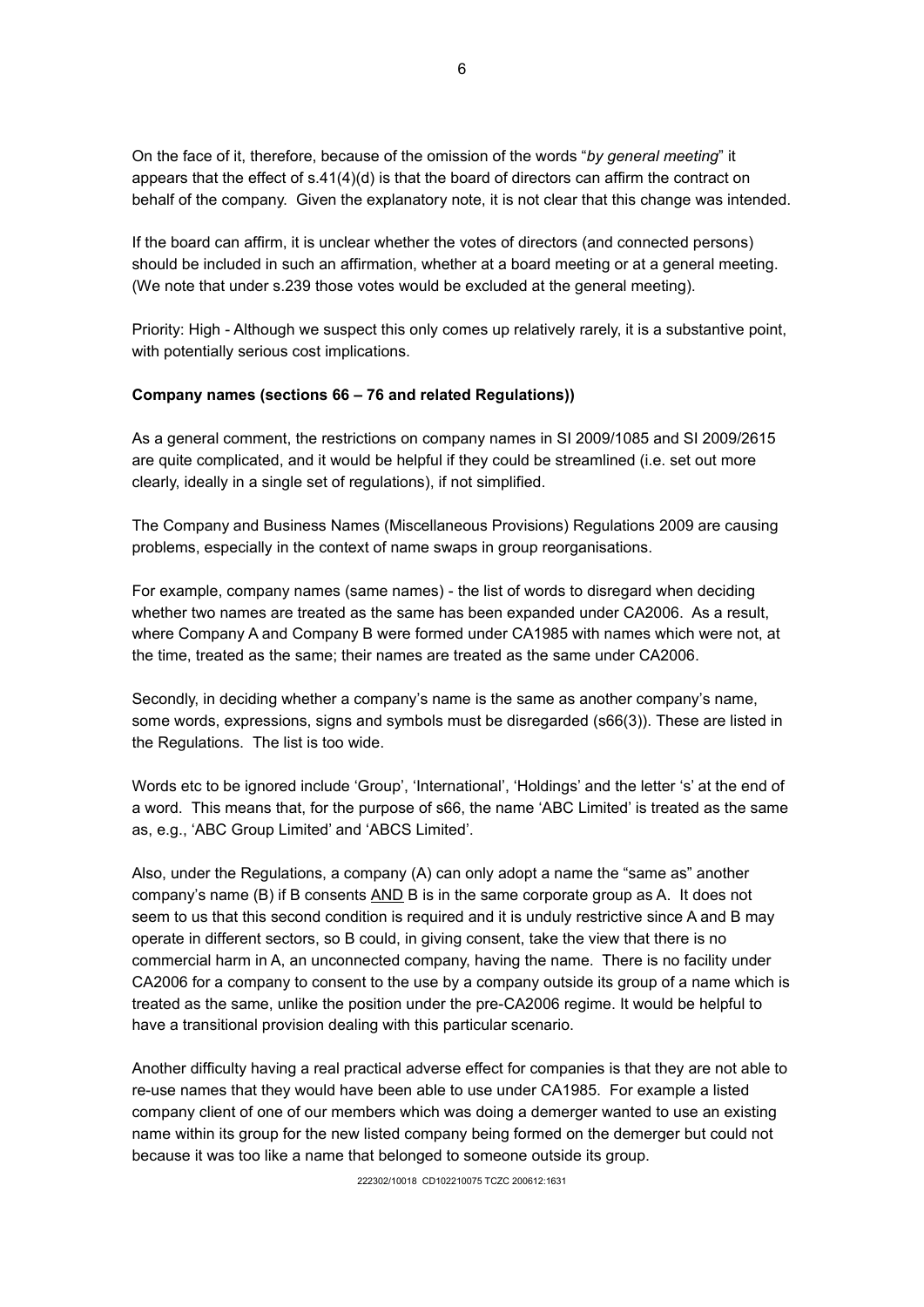Difficulties have been experienced with Companies House over the incorporation of a trading subsidiary of a charity seeking to use the word "Foundation" contained in the charity's name. The proposed subscribers were told that they would have to include specific objects in the trading subsidiary's articles in order to justify the use of the word "Foundation".

Company names incorporating UK or GB are being allowed in an inconsistent fashion (using brackets) by the Registrar.

There have been difficulties when seeking to use the word "Fund", which is now a restricted word and permission must be obtained from the FSA before using it. In one member's experience the FSA has indicated that granting permission could take a number of weeks. If the expanded list of words is to be retained it would be helpful if the legislation could specify a reasonable maximum period in which a decision must be made by the relevant authority.

Also, on a slightly different note, since the integration with Northern Ireland difficulties have been experienced when incorporating companies here with names that are the same as those in Northern Ireland even if those will only operate in Northern Ireland.

Priority: high. Present position adds cost and delay to transactions. We are aware of at least one client having to pay several thousand pounds to someone else in order to obtain their consent to the use of a name that the client had been using for several years.

## **Requirement to disclose company name etc (s.82)**

The Government's power under s.82(3) to include a provision in the trading disclosures regulations to allow companies to use the abbreviation of their registered name (e.g. XYZ Ltd instead of XYZ Limited) has not been exercised. BIS advised in early April 2010 that the failure to exercise the power was an oversight, and that it planned to exercise the power in the following months. This could perhaps be followed up as part of the review.

Priority: medium.

## **Re-registration as an unlimited company (ss.102 to 104 and s.110)**

1. Section 103(2)(a): it would be helpful if Companies House could make available a standard form of assent by members of a private company. Whilst the form of such assent is set out in Schedule 3 to The Companies (Registration) Regulations 2008/3014 it is not apparent why Companies House has not made it available on its website. There was a form under the equivalent section of CA1985 (form CON49(8)(a)). Its absence creates uncertainty as to the need to file a form and whether Companies House would accept the form as set out in the regulations.

Section 110(2)(a): the same point applies in relation to the standard form of assent by members of a public company set out in Schedule 4 to The Companies (Registration) Regulations 2008/3014.

Priority: medium.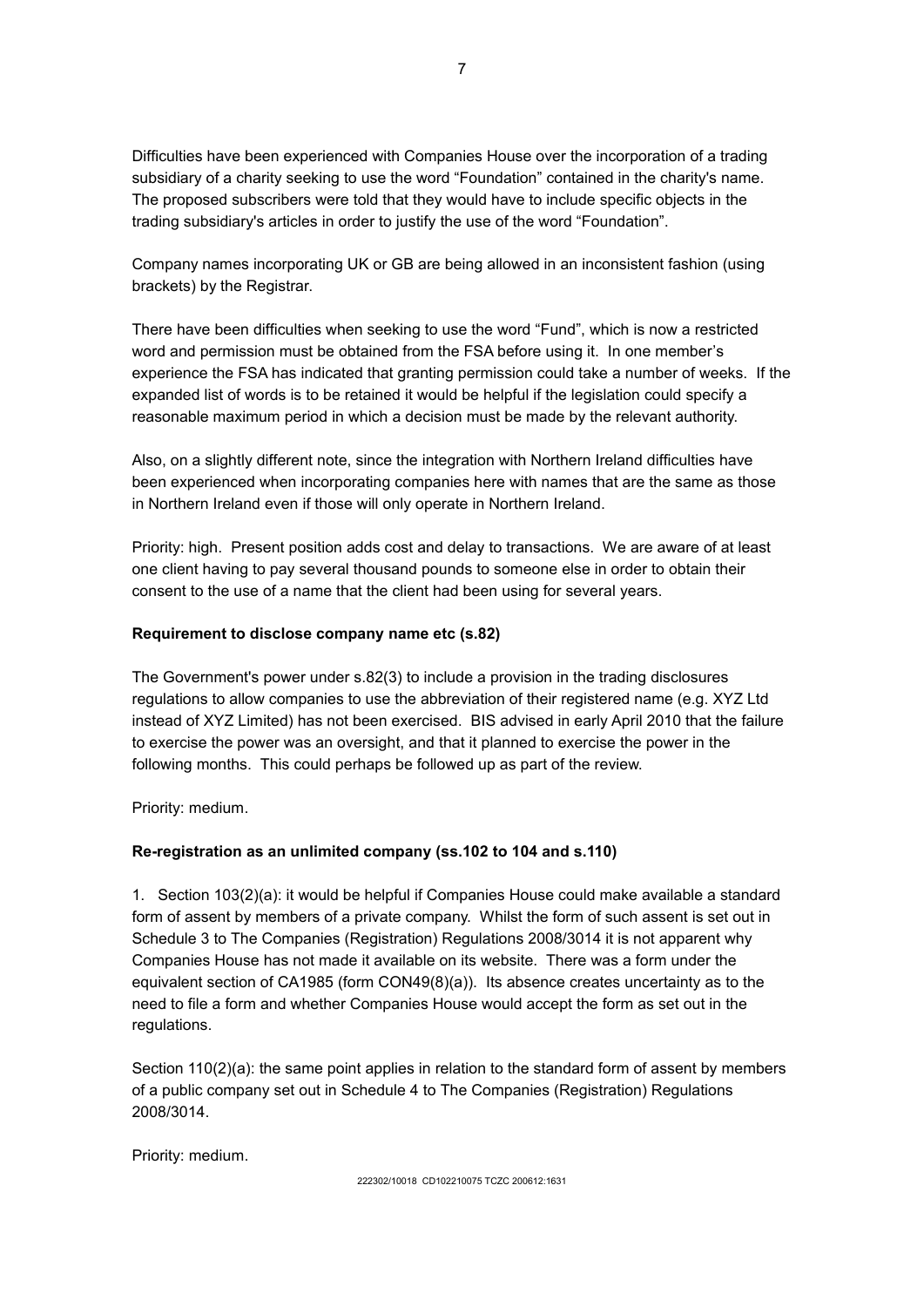2. A question has arisen as to whether or not it is necessary for the company to pass a special resolution to amend its articles to reflect the change in status. The provisions of s.104(4) make it clear that on the issue by the Registrar of Companies of the certificate of incorporation on reregistration, the changes in the company's name and articles take effect. The question has arisen because the wording of ss.102 to 104 does not actually state that a special resolution to amend the articles of association (or adopt a new set of articles) is not required, and s.21 specifies that the articles of association can be amended only by way of special resolution. Admittedly, the corresponding provision in s.50 CA1985 also failed to include such a statement but s.50(2)(b) CA1985 did clarify that, upon issue of the certificate of incorporation on reregistration, the amendments to the articles took effect "as if duly made by resolution of the company". In the absence of such a deeming provision in s.104, it would be helpful to obtain guidance on whether or not a special resolution is required to amend/adopt the articles of association in these circumstances.

Priority: medium.

# **Re-registration of an unlimited company as a company limited by guarantee (sections 105 and 106)**

There appears to be a contradiction between s.105(1)(a), which requires a special resolution, and s.106(3), which requires a statement of guarantee that states that each member undertakes to contribute if the company is wound up while he is a member or within one year from when he ceases to be a member.

Until recently Companies House has interpreted this as requiring each member to sign the statement of guarantee (which is contained in Companies House Form RR06). Form RR06 has recently been amended so that it no longer requires the signature of every member. This has removed the difficulty that had existed of a dissenting member preventing re-registration by refusing to sign the statement of guarantee notwithstanding that a special resolution has been passed.

However, the underlying contradiction between ss. 105 and 105 remains. The concern is as to whether, if some of the members opposed the special resolution, it can really be said that every member has undertaken to contribute.

Priority: medium.

# **Response to request for inspection or copy of register of members (s.117)**

There is a discrepancy between s.117 and the Companies (Company Records) Regulations 2008 (2008/3006) in relation to allowing inspection of the register of members.

S.117 requires a public company to make its register of members available for inspection for two hours on every working day. It provides that, if a private company receives a request from a person to inspect the register of members, it has five working days in which to comply or to apply to court for a direction that the request is not for a proper purpose. However, regulation 4 of the Companies (Company Records) Regulations 2008 provides that the notice required from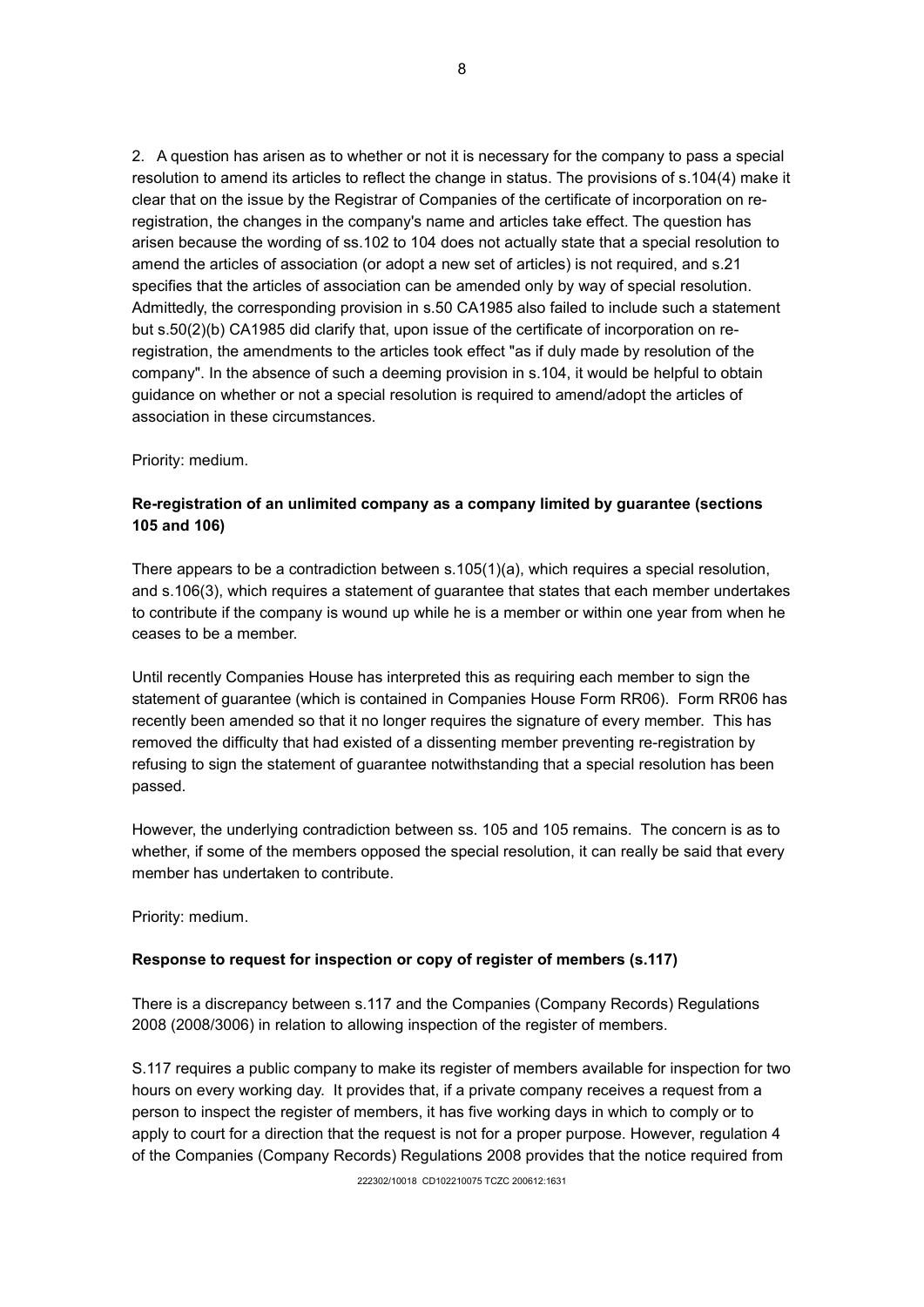a person for inspection of the company records of a private company (including the register of members) is:

- two working days during the period of notice for a general meeting or a class meeting or, during the period in which a written resolution can be passed; and
- in all other cases 10 working days.

Failure to comply with s.117 is an offence, unlike failure to comply with the Regulations. We do not think the interaction of the Regulations and s.117 has been thought through properly and this could be a trap for unwary companies. It would be helpful if the Regulations and the Act could be made consistent to avoid the possibility of a company complying with one but inadvertently not complying with the other. In this context we would suggest BIS reverts to the 10 working day period to comply with the request, which was the period specified in CA1985.

Priority: medium.

# **Exercise of rights where shares held on behalf of others: exercise in different ways (s.152)**

As BIS will recall there was no consultation on the content of this section, which was itself introduced very late on in the preparation of CA2006. We would be grateful if the section could be reviewed. As BIS is aware, there is uncertainty as to how several of its provisions are to work in practice and in relation to other provisions of the Act, for example its provisions on corporate representatives and as to the effect of the words (in s.152(1)) "*on behalf of more than one person*", which arguably preclude the use of s.152 if e.g. a member holds for X who holds for A and B.

Priority: low.

## **Particulars of directors to be registered: corporate directors and firms (s.164)**

Under s.164, the register of directors must identify the national register in which a corporate director is registered. It would be helpful to have some clarification (perhaps in the form of guidance in the appropriate Companies House guidance booklet) as to how the UK register should be referred to in this context.

Priority/ Cost implication: both low.

## **Resolution to remove a director (s.168)**

We think that this section should be amended so as to disapply the requirements of s.168(2) (special notice) and s.169 (director's right to protest against removal) where a company has only a sole member. Most of our members think that the policy reason for these sections, i.e. to allow a director to make his defence to the shareholders, does not really apply in this situation. We note that s.288 does not allow the written resolution procedure to be used to pass a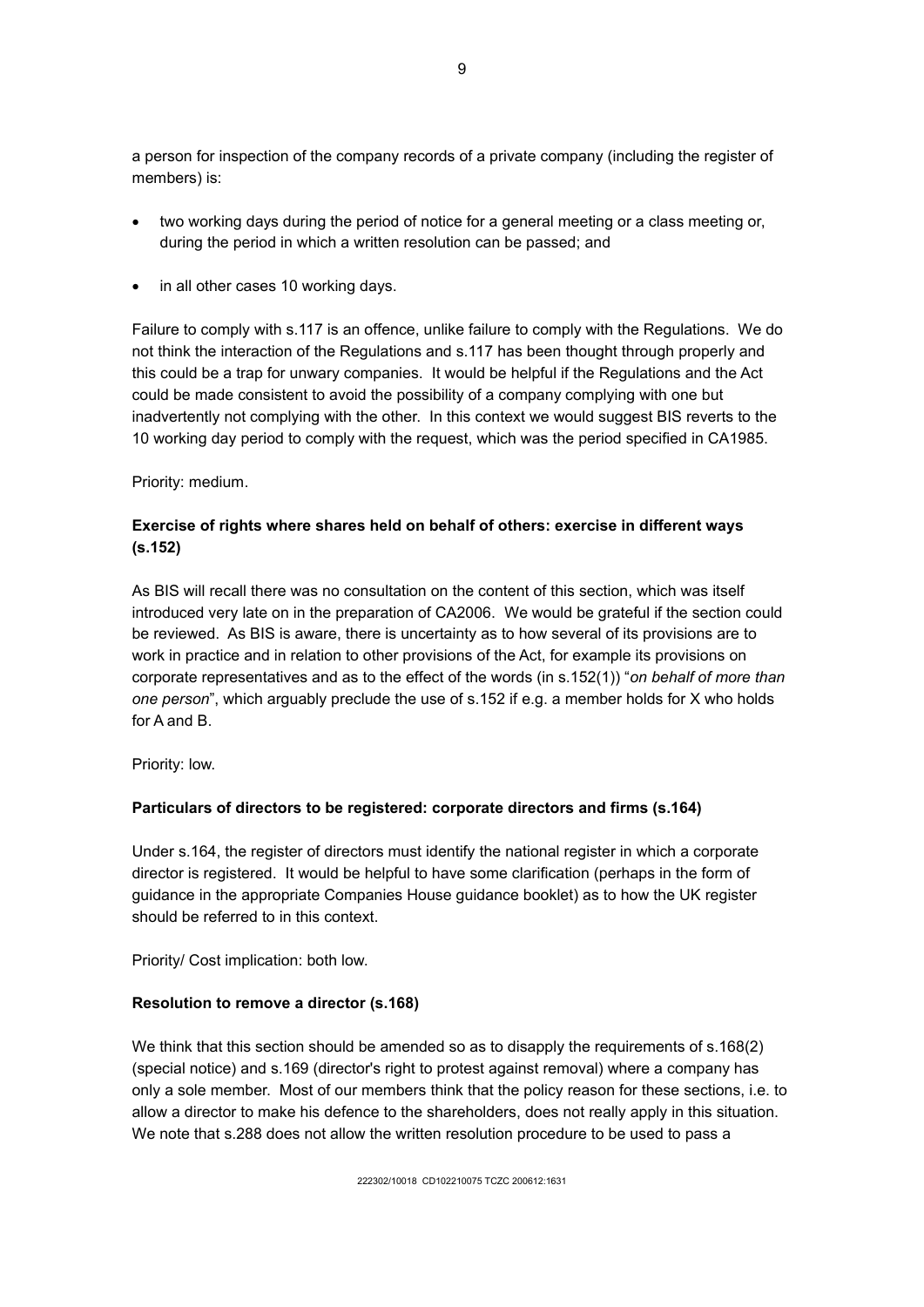resolution under s.168. We suggest this should also be changed to permit the use of a written resolution by a sole member. (See below a similar comment on s.510).

Priority: low, since it is possible to include a provision in the articles that would allow the member to remove the director by written notice.

#### **Duty to avoid conflicts of interest (s.175)**

Codification of the duty to avoid conflict of interest has had the effect of introducing more paperwork and bureaucracy for many companies without any tangible legal benefit and at considerable cost (including legal costs), which was clearly not the intended effect. Considerable uncertainty arises as to when one might be in breach of duty. We suggest that it might be appropriate to consider repealing the duty to avoid possible conflicts and replacing it with a duty not to act in relation to matters where the director has an (actual) conflict without the approval of either the un-conflicted directors or the members and also providing that so long as a director does not act when he has a conflict, he is not in breach of the duty. If BIS are unable to agree that the above approach may be a sensible way forward then we have many other points on sections 175 and 180.

Priority: high.

## **Directors' loans and quasi-loans - exception for expenditure on defence proceedings (s.205)**

We suggest that the exception at s.205 which permits a company to fund a director's expenditure on defence proceedings be relaxed to cover what was previously permitted by s.337A CA1985.

S.337A(1)(a) CA1985 allowed a company to pay a director's costs incurred "*in defending any criminal or civil proceedings*" of any kind. The subject matter of the proceedings was irrelevant. However s.205(1)(a) CA2006 prevents a company from paying a director's defence costs unless the proceedings "*are in connection with negligence, default, breach of duty or breach of trust by him in relation to the company or any associated company*". This restriction could prevent the exception being applied in one of the main situations it was originally intended for - US litigation combined with threatened extradition to the US (such as in the Christies/ Sotheby's price fixing saga) and could put a board in the invidious position of being unable to approve payment of a director's defence costs where doing so would be both reasonable and in the company's best interests.

Priority: high

#### **Payment in connection with share transfer: requirement of members' approval (s.219)**

S.219 (in Part 10) is intended to prevent directors agreeing termination payments for themselves in anticipation of their company's takeover by other entity. The term used in it to refer to takeovers - "*takeover bid*" - is not defined. It would be useful to include a definition.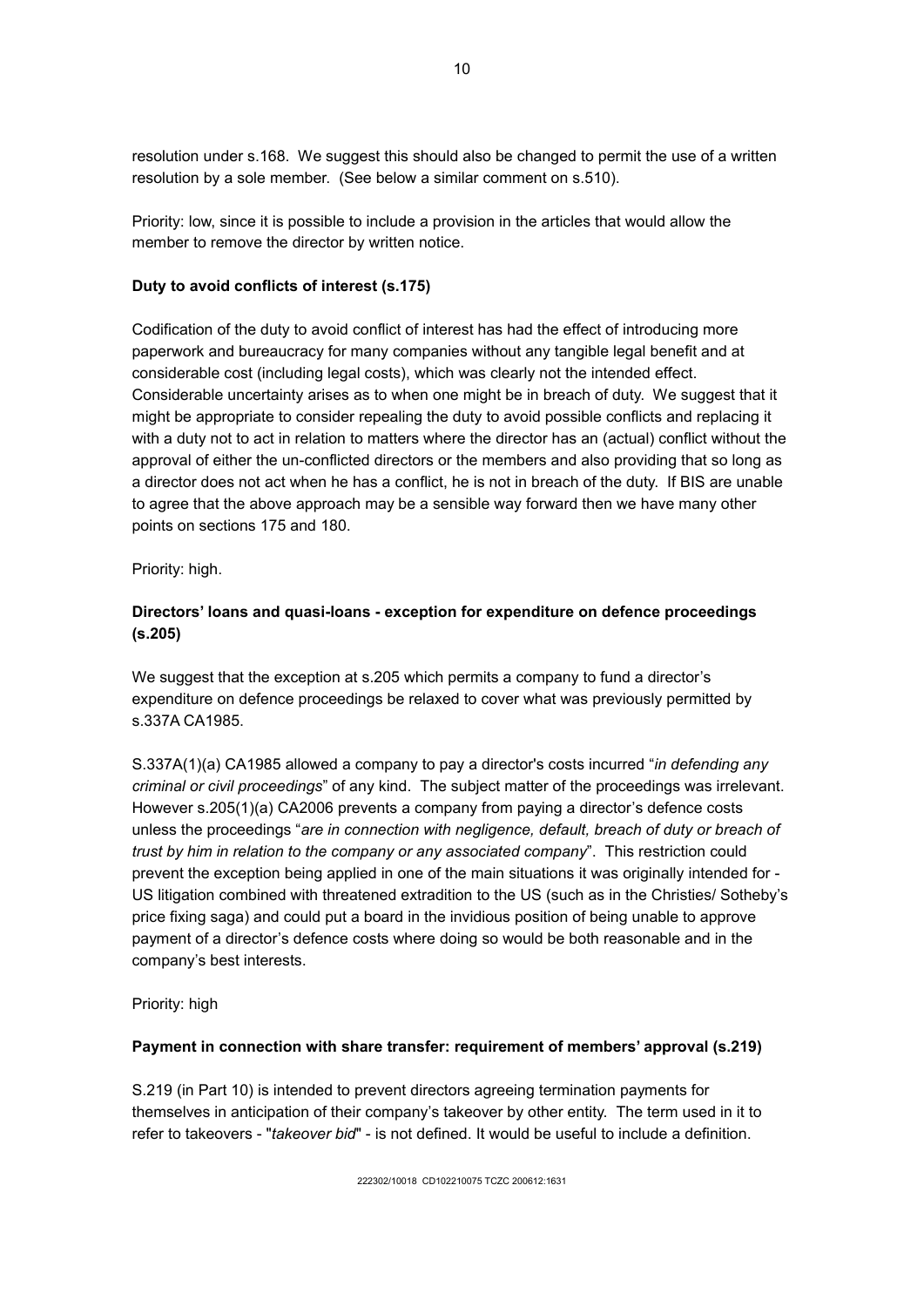S.971 contains a definition of "*takeover bid*" that applies to Part 28 only - "*a public offer … made to the holders of the securities of a company to acquire all or some of those securities, whether mandatory or voluntary, which follows or has as its objective the acquisition of control of the offeree company in accordance with national law*" (s.971(1) / Article 1(1) of the Takeovers Directive). This is a narrower concept of "offer" than that in s.314 CA1985 (replaced by s.219 CA2006).

Priority: low.

## **Records of directors' meetings (s.248) – directors' written resolutions**

Companies should be required to keep records of directors' written resolutions for at least ten years. At present, s.248 deals only with minutes of board meetings.

Priority: low.

## **Qualifications of secretaries of public companies (s.273))**

The requirements in s.273 concerning the qualifications of secretaries of public companies do not cater sufficiently for corporate secretaries. A corporate secretary can fall within s.273(2)(a) and (d), but it would be sensible to include an additional qualification along the following lines: "in the case of a corporate secretary, that one or more of its directors, or its secretary, has at least one of the above qualifications".

Priority: low.

# **Part 13 Chapter 1 - Votes: specific requirements (s.285) and chairman's casting vote aspects**

1. There are differing views as to whether the current wording of s.285 in relation to votes of proxies, and in particular the reference to the provision being subject to the company's articles in s.285(5), takes precedence over the provision in s.324, which states that a member is entitled to appoint another person as its proxy to exercise all or any of his rights to attend, speak and vote at a meeting of the company, and thus as to whether either a company can exclude completely a proxy's rights to vote on a show of hands or whether s.324 takes precedence so that a proxy must always have at least the number of votes on a show of hands that his appointer would have. It would be helpful if this aspect could be clarified.

Priority: low

2. There is uncertainty as to how the legislation applies to a vote on a show of hands where the proxy has a discretionary vote.

The basic position for voting by proxies is that on a vote on a show of hands, every proxy present who has been duly appointed by one or more members entitled to vote on the resolution has one vote, but the proxy has one vote for and one vote against the resolution if: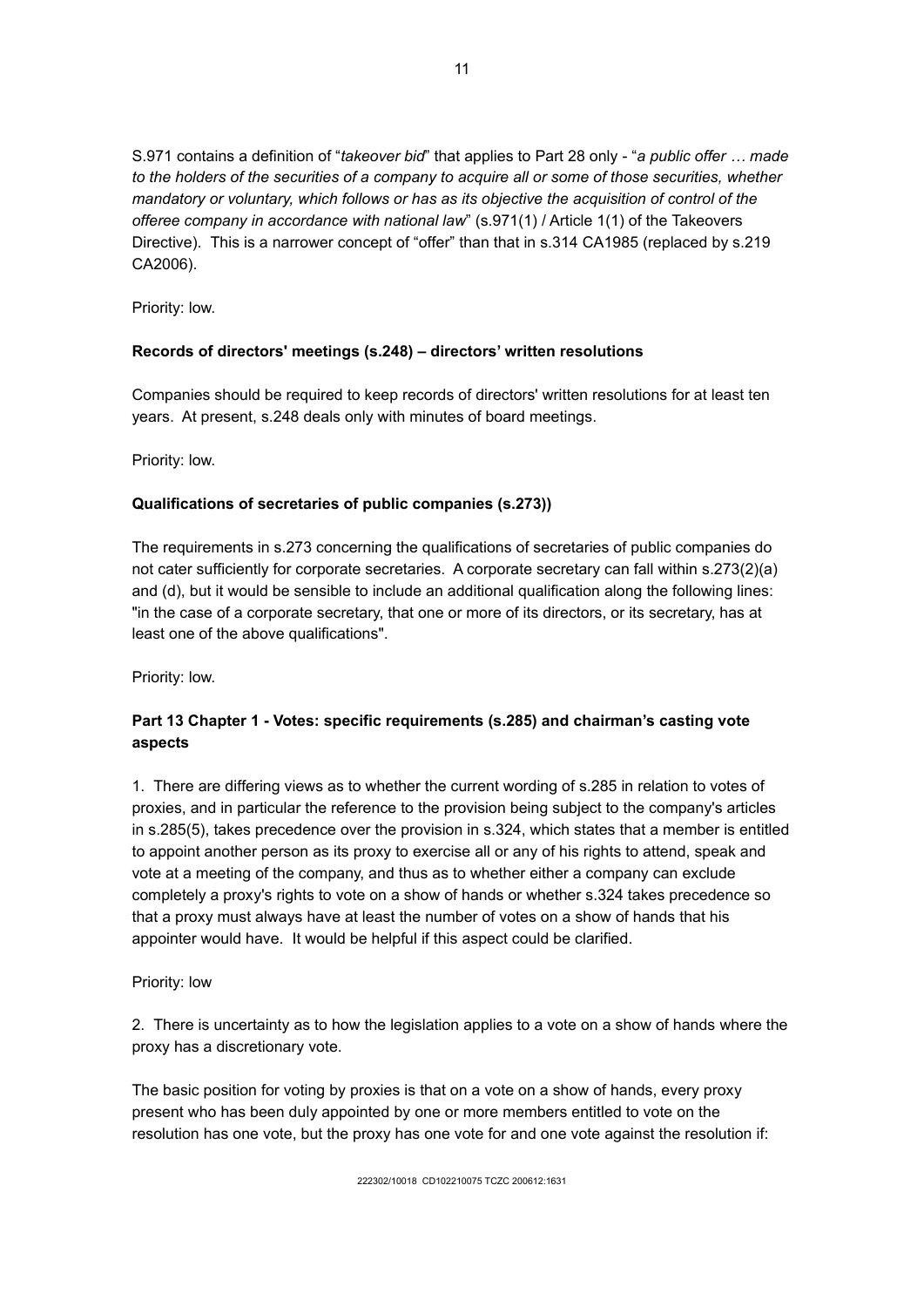- the proxy has been duly appointed by more than one member entitled to vote on the resolution, and
- the proxy has been instructed by one or more members to vote for the resolution and by other members to vote against it. (s.285(2))

However, if for example, if a proxy appointed by three members is instructed by two members to vote for the resolution and is given discretion as to how to vote by the third, it is not clear whether he may vote for and against the resolution if he chooses. To overcome this, we suggest the inclusion of the words "or exercises a discretion given by" in s.285(2)(b) after "*instructed by*" and "has been instructed or exercises a discretion given" after "*resolution and*".

#### Priority: low.

3. As a result of the Companies (Shareholders' Rights) Regulations 2009, there is some uncertainty as to the extent to which a chairman of the general meeting of a company can be given a casting vote at general meetings.

Many companies are erring on the side of caution and are not attempting to confer a casting vote unless (a) they are able to take advantage of the saving in paragraph 23A of Schedule 3 of the Third Commencement Order (as inserted by the Fifth Commencement Order), and (b) they are not a traded company. In our view it is not clear what was intended by the government: should the articles of a company be able to give a chairman of the meeting a casting vote or not (whether on a poll or a show of hands)? In our view, it should be allowed (other than for traded companies, where the Shareholder Rights' Regulations may dictate it should not).

By way of illustration of the uncertainty that has arisen, set out below is an analysis of what the answer is thought to be to the question of whether a company's articles can give a non-member chairman a casting vote at a members' meeting.

- For a company incorporated on/after 1 Oct 2007: yes but only on a show of hands whether the company is traded or otherwise (s.282(3) and s.284, as amended by The Companies (Shareholders' Rights) Regulations 2009), as the amendment to s.282(3) means that it no longer prevents a casting vote on a show of hands.
- For companies incorporated before 1 October 2007: yes on a poll and on a show of hands - see paragraph 23A of Schedule 3 to the Companies Act 2006 (Commencement No. 3, Consequential Amendments, Transitional Provisions and Savings) Order 2007 - except for traded companies (reg 22 of The Companies (Shareholders' Rights) Regulations 2009), in which case only on a show of hands.

Priority: medium: the problem is potentially serious but many companies' casting vote provisions are grandfathered under the Third Commencement Order so in practice the problem affects a limited number of companies There is a potentially high cost implication for affected companies if they get it wrong.

12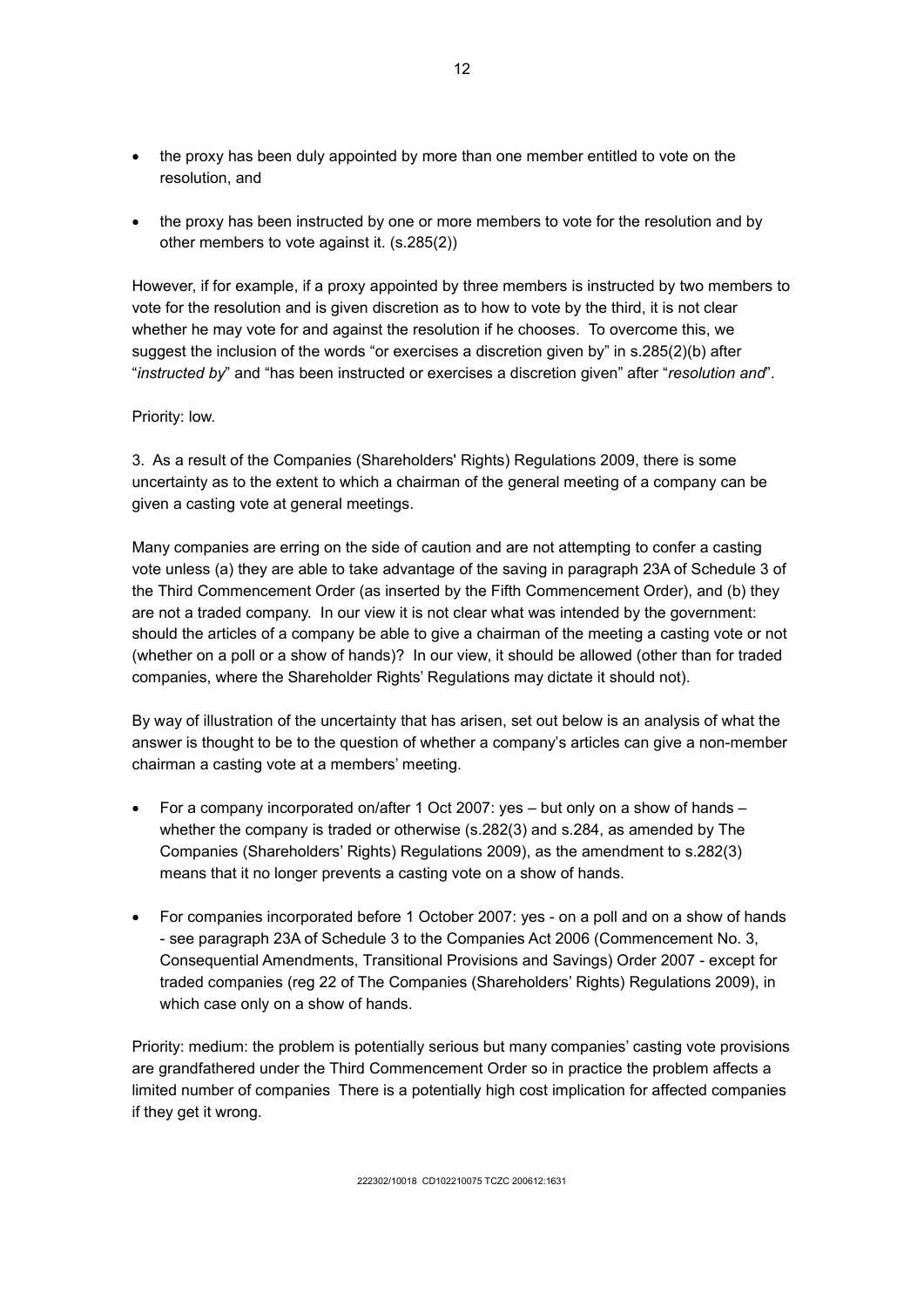#### **Part 13 Chapter 2 - Written resolutions**

There is confusion over the interaction between the statutory written resolution procedure and any provisions a company has in its articles in relation to passing written resolutions.

It appears that the statutory regime is intended to be exclusive i.e. is required to be followed rather than any procedure in the articles. This is subject only to the reservation of the *Duomatic* principle.

Therefore for example it would seem that a public limited company is unable to follow a written resolution procedure set out in its articles (see s.281(2)), although some textbooks suggest that this is still possible. It would be more satisfactory if there were a reservation for a procedure in the articles allowing at least a unanimous written resolution to be passed by a public limited company without following the procedure set out in CA2006, or to allow public companies to use the statutory written resolution procedure. There is a view that relying on the *Duomatic* principle is not satisfactory.

#### Priority: medium.

There is also a lack of clarity about whether, if a company's articles provide for a higher threshold for passing a written resolution, then that higher threshold prevails. This is a question of the interaction between sections 281(3), 288 and 300. There has been some concern that, where a company has a provision in its articles from (or the same as) article 53 of the pre-2007 Table A, this may impose a higher threshold (i.e. unanimity) for the purposes of s.281. A different held view is that it does not because it should be treated as a permissive provision in the articles rather than a requirement; CA2006 prevails as the votes required to pass an ordinary resolution and a special resolution are fixed by it.

#### Priority: low.

Problems arise also as a result of there being no transitional provision for the CA2006 written resolution procedure. One example of this is where the company's articles provide for a quorum which required a particular shareholder to be at the meeting in order to form a quorum at the meeting (with a written resolution procedure for unanimous resolutions). Now that the written resolution procedure is permitted under CA2006 with the 50% and 75% thresholds, the protection for that member no longer exists because a written resolution can be passed without his vote. This aspect is particularly relevant for companies with private equity investors and also for "government" owned or part owned companies.

## Priority: high.

There is also a difficulty with the provisions concerning the circulation of written resolutions to members. S.292 gives members the ability to require the company to circulate a written resolution. S.293 states that a company that is required under s.292 to circulate a written resolution must send it to every eligible member. However, there is no provision which sets out what is to happen if the directors of the company fail to circulate the written resolution on behalf of the company (except that they will have committed an offence under s.293(5)) and no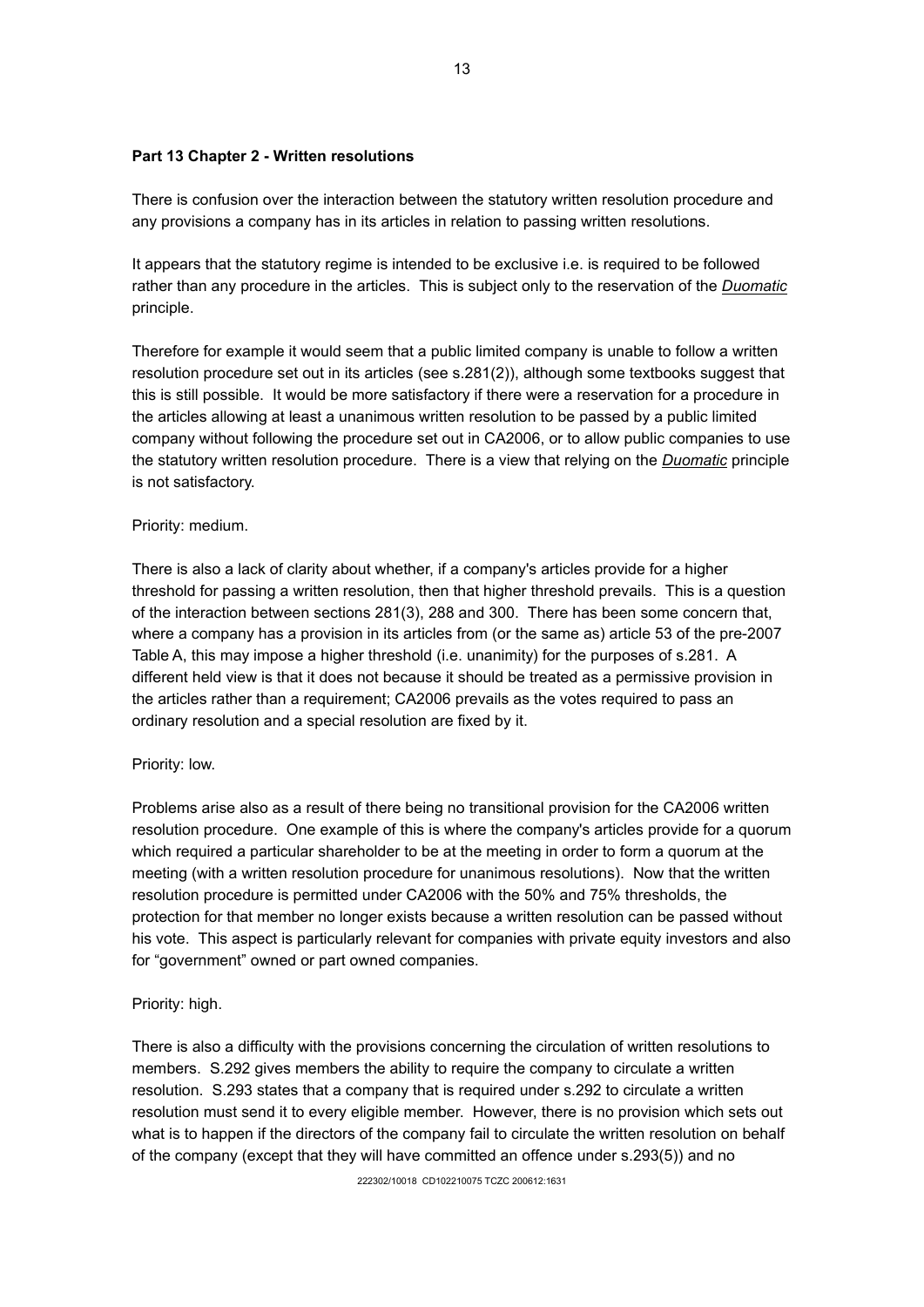provision which expressly permits the members of the company to circulate it themselves. This contrasts with s.305(1) which provides that if directors are required under s.303 to call a general meeting, and do not do so, then the members themselves may call the meeting.

This apparent lacuna in the written resolution requisition procedure means that shareholders are nervous of using it in situations where they know that the directors will be unhappy with the requisitioned written resolutions and may well refuse to circulate them on the company's behalf. We suggest BIS considers inserting a provision in Chapter 2 of Part 13 to put it beyond doubt that the members may circulate the written resolution themselves where the directors, on behalf of the company, do not do so.

Distribution of a written resolution by members to other members when the directors have omitted to circulate it does not necessarily constitute an insurmountable problem (subject to costs). The members who want it distributed may in theory simply distribute it. Also, a failure to comply with s.293 does not effect the validity of a written resolution that was proposed by members - s.293(7). Nevertheless we suggest CA2006 should be amended to correct this point.

Priority: low.

## **Meaning of "the day on which the notice is given" (in the context of s.307)**

It is not clear as to what is the correct interpretation of the phrase "*the day on which the notice is given*" in s.360(2)(b) as it applies for the purposes of s.307(1) and (2), s.307A(1), (4), (5) and (7)(b), and s.312(1) and (3).

For instance, in relation to s.307(1) and (2) does the word "*given*" refer to the day a company sends a notice of meeting or the day the members receive or are deemed to have received the notice of meeting? If the latter interpretation is correct (we think it is in view of the use of "sent" in section 1147 and s.562(5)(a) which mean "sent" and (by contrast) in regulation 115 of the old Table A which confirms "given" is "received"), the question arises as to whether companies when applying s.360(2)(b) can rely on provisions in their articles that determine when a notice is deemed to have been given, or, in the absence of such a provision, can rely on s.1147. Unlike the definition of "*clear days*" in Regulation 1 of Table A, s.360(2)(b) does not refer to the day on which the notice is "deemed" to be given. We suggest that the relevant provisions be amended to remove inconsistencies and thus to clarify the position.

It is noted also that s.1147 uses the words "*deemed to have been received*" (not "deemed to have been given") so it would be helpful if CA2006 used consistent terminology and confirmed that the deeming provisions apply.

Priority: medium.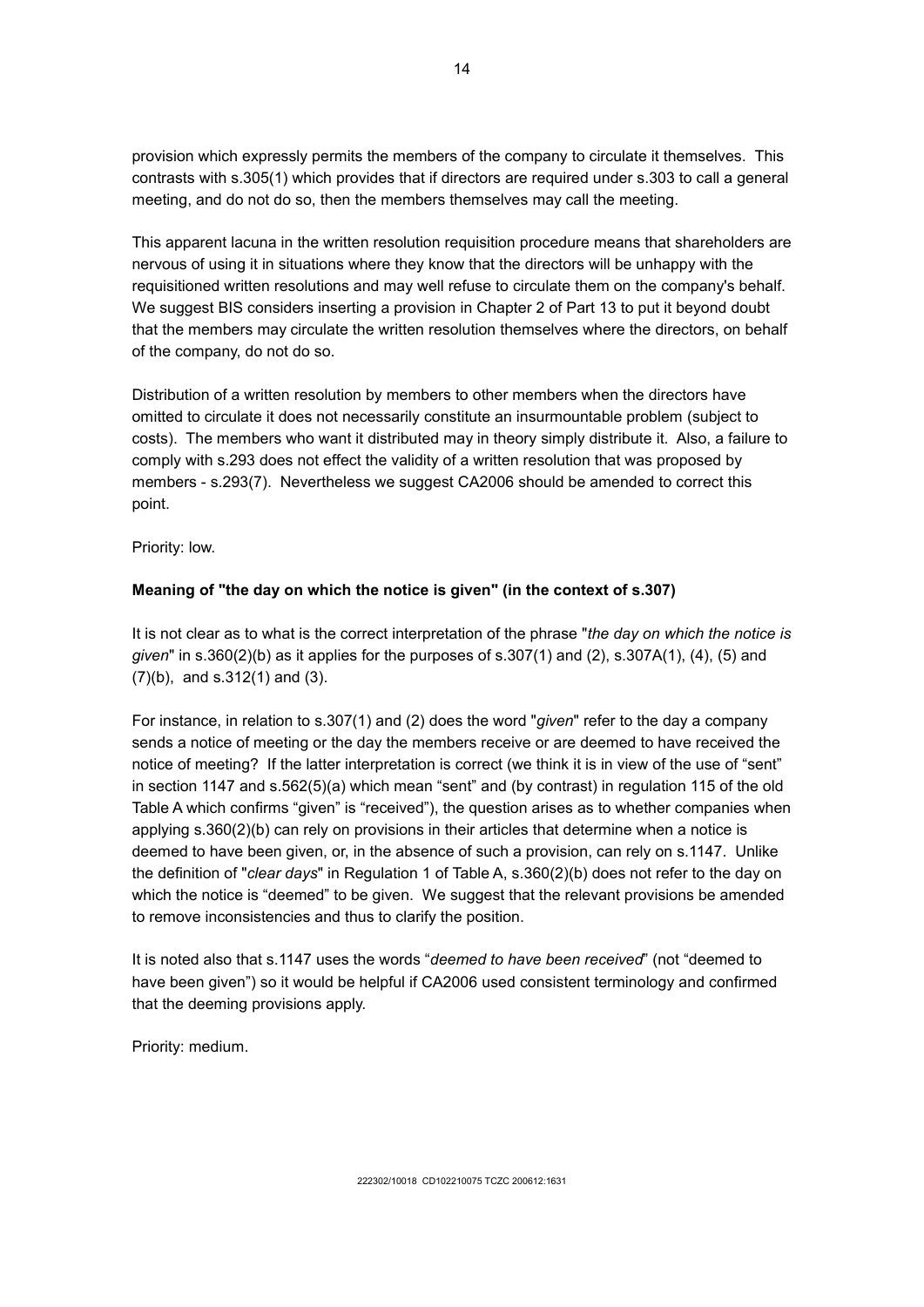# **Notice by newspaper advertisement and director's power to change time/place of meeting (s.308)**

S.308 provides that notice of a general meeting can only be given in hard copy form, in electronic form or by means of a website. This is not subject to the company's articles. This means existing provisions in companies' articles permitting a notice of general meeting to be given by newspaper advertisement if a company is unable to convene a general meeting as a result of a postal strike are no longer effective. It seems unnecessary for the Act to be so prescriptive about notices and we suggest s.308 be made subject to the articles (there may need to be a carve-out for traded companies).

Priority: medium.

## **Quorum for a variation of class rights meeting (s.334(4))**

Section 334(4) provides that the quorum for a variation of class rights meeting is two persons present holding at least one-third in nominal value of the issued shares of the class in question (unless it is an adjourned meeting, in which case the quorum is one person holding shares of the class in question).

Although this is not a change from the position under CA1985, it seems unduly prescriptive that the articles cannot specify a different quorum and this may be a trap for many JV's/Private Equity companies.

Priority: medium.

## **Results of a poll to be made available on a website (s.341(A) and s.353)**

S.341(A) requires that where a poll is taken at a general meeting of a traded company, certain poll information must be made available on a website. S.341(B) requires that such information be published within 16 days of the date of the meeting (or, if later, the end of the first working day after the day on which the poll result is declared). However, s.353(4) requires that the results of a poll are made available on a website "*as soon as reasonably practicable*" and kept available for a period of two years. In its "Guidance on the Implementation of the Shareholder Rights Directive" (090729), ICSA suggests that as a matter of good practice poll results should be published earlier than the 16 day deadline.

We suggest it would be helpful to reconcile these provisions to say "as soon as reasonably practicable and in any event within 16 days".

Priority: low.

#### **Computation of periods of notice etc: clear day rule (s.360)**

S.360 applies the clear day rule to various sections in Part 13. However, the clear day rule does not apply to provisions in any other Part e.g. s.527 which concerns website publication of audit concerns. The request under s.527(4) must be received at least one week before the meeting

222302/10018 CD102210075 TCZC 200612:1631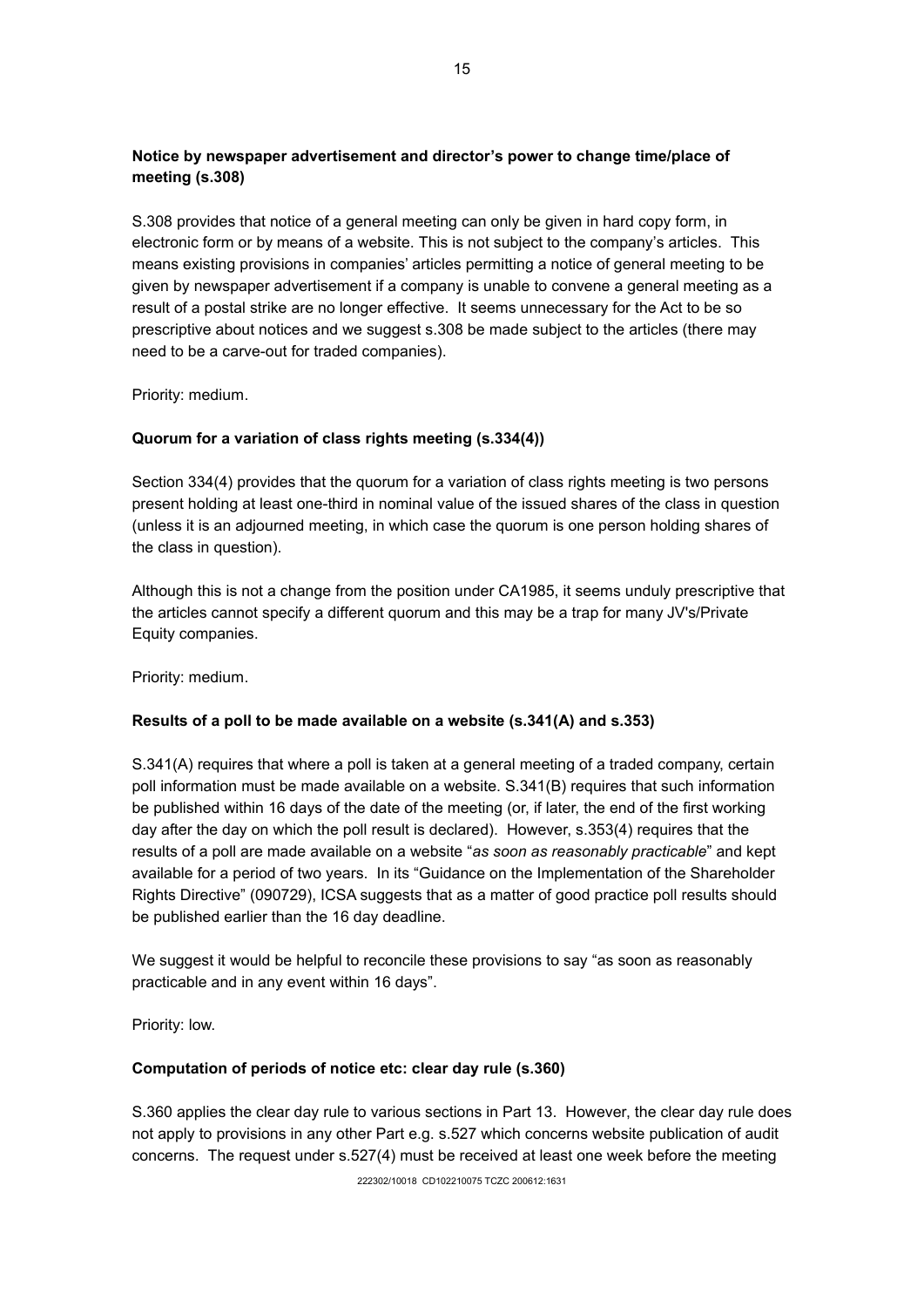but s.527 is not included in the list in s.360 so the clear day rule would not seem to apply in these circumstances. Is this an oversight that should be corrected?

Priority: low.

#### **Resolution removing auditor from office (s.510)**

We suggest that s.510(2) should be amended so that the requirements of s.511 (special notice required for resolution removing auditor from office) are disapplied where a company has only a sole member. Most of our members think that there is no policy reason for special notice in such a case. We note that s.288 does not allow the written resolution procedure to be used to pass a resolution under section 510. We think this should also be changed to permit the use of a written resolution by a sole member.

See above for a similar comment on s.168. However, unlike s.168, it is not possible for the articles to provide a right for the members to remove the auditor by notice (there being no equivalent of s.168(5)(b) in s.510), so the s.510 problem is more of an inconvenience than the s.168 problem, even though directors are probably removed more often than auditors.

Priority: low. The removal of the auditors before the expiry of their appointment is not that common in practice.

#### **Nominal Value of Shares (s.542)**

S.542(2) states "*An allotment of a share that does not have a fixed nominal value is void*." We think it would be helpful if Companies House could draw attention to the fact that it may be necessary to specify a share's nominal value in the board (or committee) allotment resolution if not already specified in the shareholder allotment authorities and/or the articles.

Priority: low.

## **Transferability of shares (s.544)**

In relation to transfers of shares in unlimited companies, it might be useful for s.544 to be amended so as to require execution by the transferee (since this is not covered by the Stock Transfer Act). We think that, pending resolution, it would be helpful if this could be flagged in the guidance about how to amend the Model Articles for unlimited companies (or BIS could create model articles for an unlimited company with shares).

Priority: low.

#### **Companies having a share capital (s.545)**

S.545 says that references under the Companies Acts to a company having a share capital are to a company that "*has power under its constitution to issue shares*".

16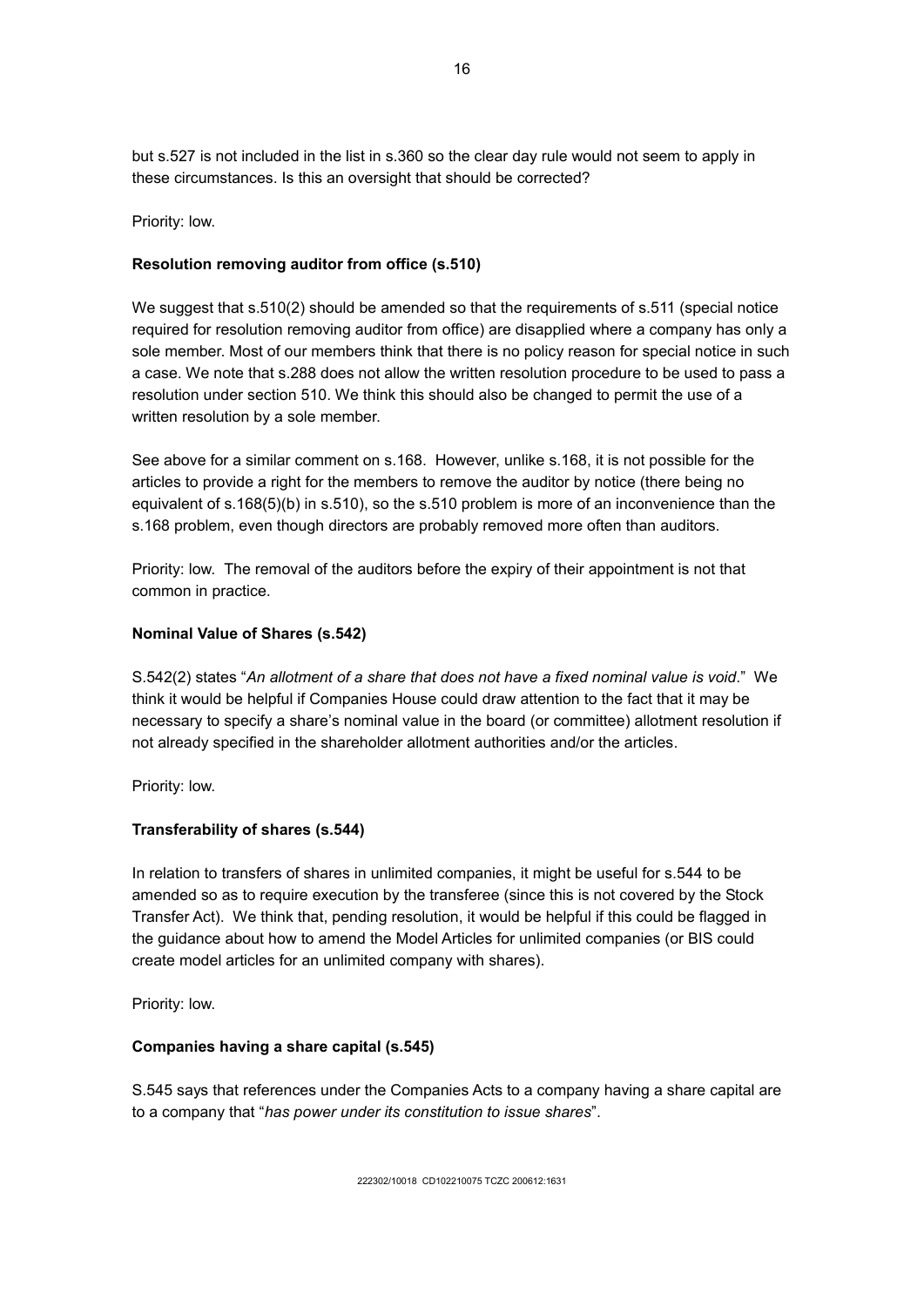1. It would be useful if it could be confirmed in published guidance that compliance with s.545 is satisfied by (private company) Model Article 22(1) (for private companies) and (public company) Model Article 43 (1) (for public companies), or by article wordings having similar effect.

## Priority: low.

2. An unlimited company may be formed or re-registered with or without a share capital. Therefore, when an unlimited company is formed or re-registered with a power to issue shares in its constitution it will be treated by virtue of s.545 as being a company with a share capital. Conversely, if an unlimited company with a share capital wanted to cease to have a share capital it would do so by removing the power from its constitution to issue shares and also presumably by cancelling or buying back all of its share capital. S.545 does not require the cancellation of the share capital but it would seem a necessary requirement (so possibly the implications of new s.545 have not been fully thought through). Does a company with shares in issue that (purposefully or accidentally) deletes the power under its constitution to issue further shares cease being a company with a share capital, notwithstanding its issued shares?

Priority: medium.

# **Power of directors to allot shares etc: authorisation by company (s.551)**

S.80A CA1985 enabled shareholders to give directors authority to allot for an indefinite period. CA2006 only allows authority to be given for 5 years under s.551.

Paragraph 45 of Schedule 2 of the Eighth Commencement Order provides that a s.80A CA1985 authority has effect on or after 1 October 2009 as if given under s.551.

There are differing views as to the effect of this. One view is that s.551 means the existing s.80A CA1985 authority continues indefinitely, and another is that that this inherently creates a five year limit for the s.80A CA1985 authority (previously unlimited in time).

We think that the better view is that, as neither the Explanatory Note (see paragraphs 849, 850 and 851) nor the Commencement Order says that they are limited or specifies when the fiveyear limit would start from, they continue to be unlimited in time. We suggest that the transitional provisions be amended to make the position clear.

Priority: high, if BIS do not agree with the view expressed above.

## **Sending and supplying hard copy in pre-emptive offer (s.562)**

In the context of the required length of the offer period where a pre-emptive offer is made under s.561, where the offer is made in hard copy form, s.562(4) and s.562(5)(a) require that the offer be kept open for acceptance for a period of 14 days from "*the date on which the offer is sent or supplied*". This wording ("*sent or supplied*") leaves it somewhat unclear whether the offer period begins on the date of posting or the date of receipt.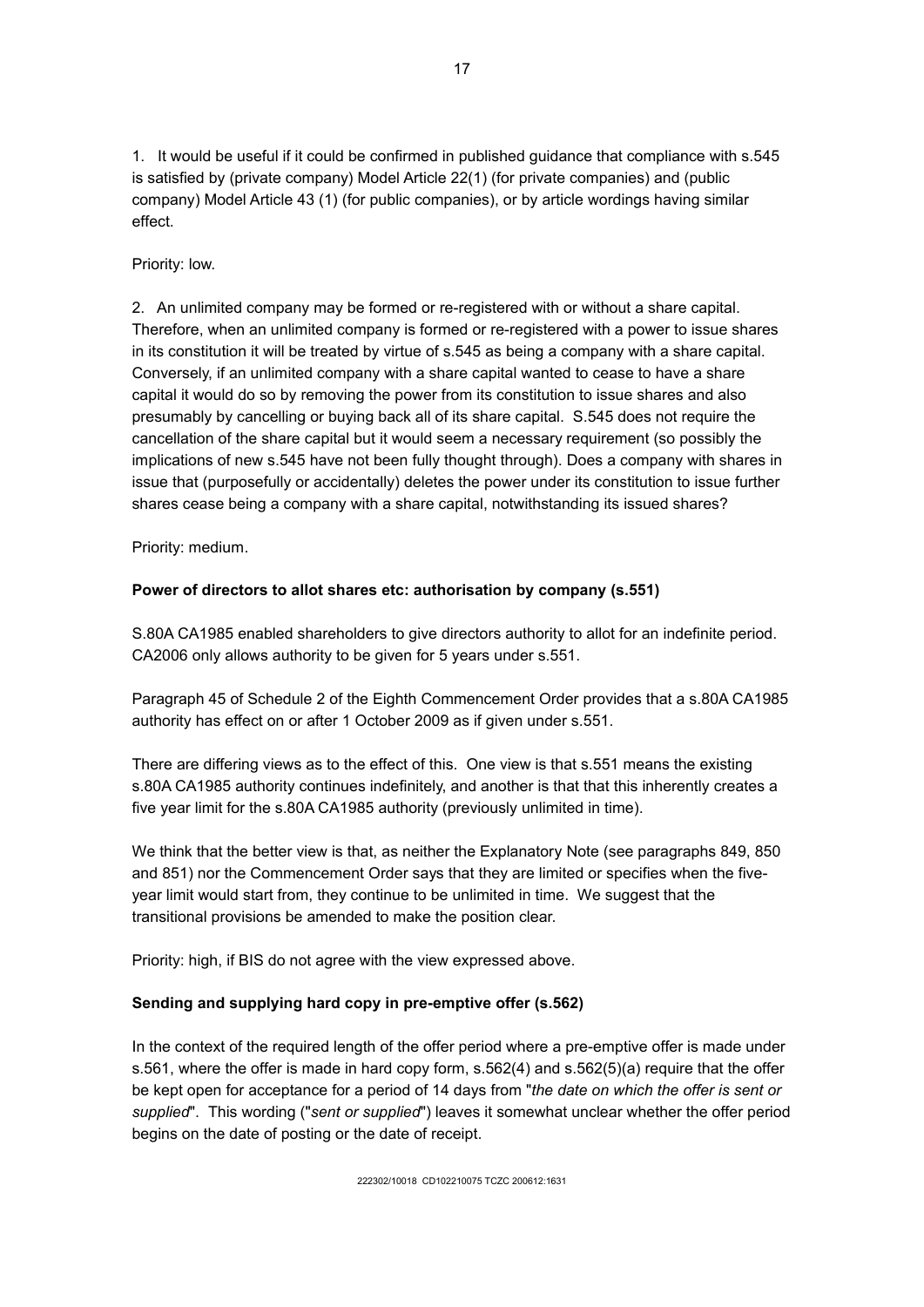We think that "*sent*" refers to when a hard copy offer is posted; and "*supplied*" refers to when a hard copy offer is delivered by hand. Both forms of delivery are contemplated by para 3 of Schedule 5 CA 2006. While that strikes us as the only sensible conclusion, this uncertainty could be avoided altogether if section were worded more clearly.

Priority: low.

## **Alteration of share capital (s.617)**

1. It would be helpful if BIS could confirm that they agree with the view (which would reflect the position prior to CA2006) that a simple conversion of £1 A shares into £1 B shares (with different rights to the A shares) is not, in itself, subject to the restrictions in s.617 (as there is no alteration to the nominal value of the shares and no alteration to the overall balance sheet level of share capital). Some firms are apparently insisting on going through an artificial consolidation/subdivision because ss. 617-18 do not explicitly permit this kind of conversion.

Priority: medium.

2. Under CA1985 a company sub-divided or consolidated its share capital simply by passing an ordinary resolution (section 121(4)); no further action was necessary.

S.618 suggests that the ordinary resolution will give authority for the sub-division or consolidation but that a further action (presumably to be taken either by the directors or by the shareholders) must be taken to give effect to that authority. Under s. 618(3) of the 2006 Act, "a company may exercise a power conferred by this section only if its members have passed a resolution authorising it to do so". The explanatory notes (887-891) do not mention that a change was intended to the CA1985 regime but seem to conceive of the procedure as one where the directors will exercise the power that has been authorised by general meeting.

We think that many companies will not be aware of this change and we think BIS should consider a return to the CA1985 regime.

Where a company intends to effect the sub-division or consolidation by an ordinary resolution, we would welcome clarification that a resolution to sub-divide/consolidate is per se sufficiently authorised, i.e. to be effective the resolution does not need to say something like "resolves to authorise and hereby does sub-divide/consolidate… ".

Priority: high.

## **Variation of class rights: companies having a share capital (s.630)**

Do BIS agree with the view that the requirements of s.630 apply where a company has only one class of share and wants to convert some, but not all of the class, into shares of a different class, resulting in two separate classes of shares.? We think it would be helpful if this could be clarified in the legislation, as the CA2006 is confusing in this respect. We do not think that the fact it is not mentioned in s.630 should be regarded as a restriction, but greater clarity on how it is done would certainly be helpful.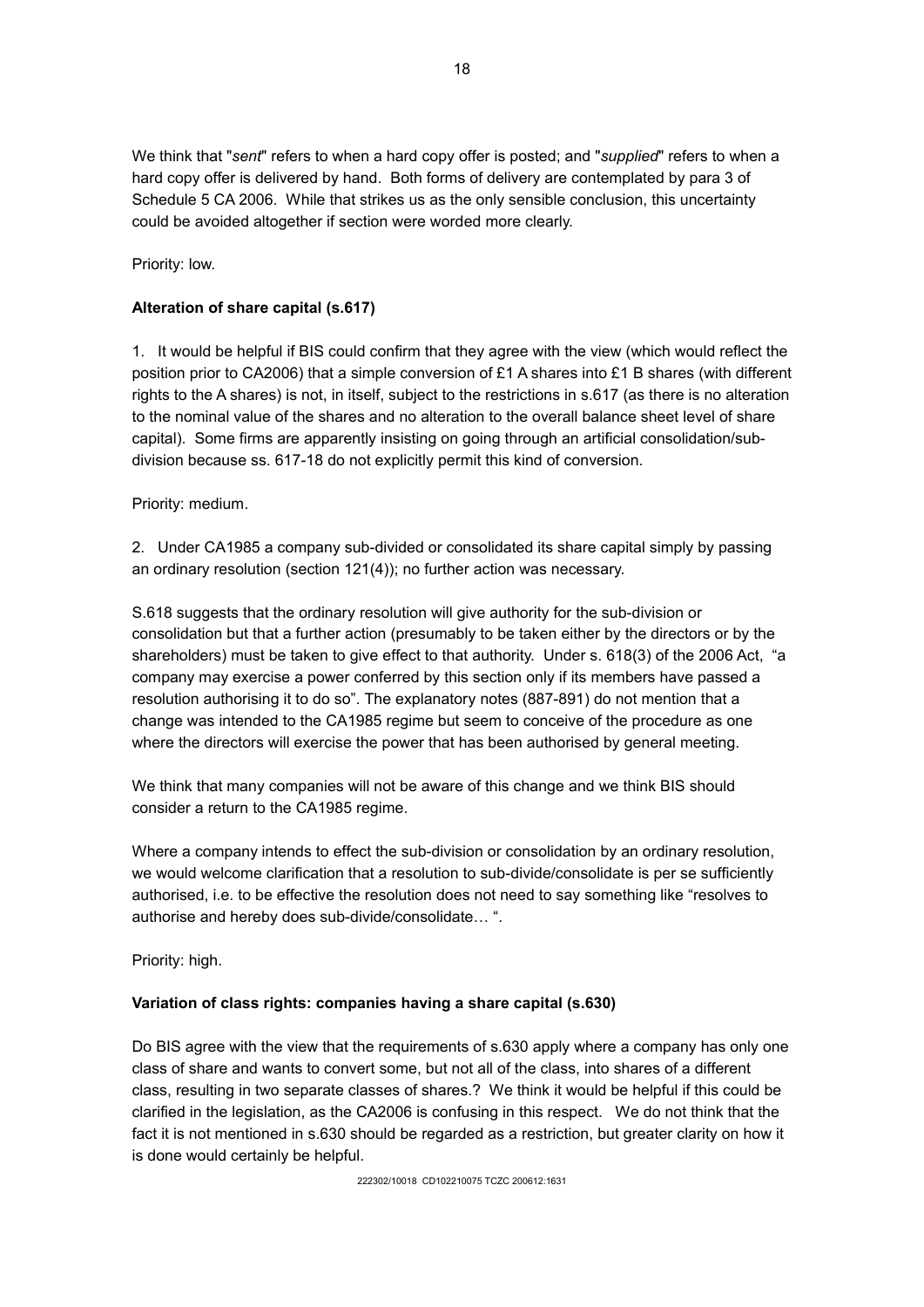Priority: high since under s.334(4) if a class meeting is required of the (sole) class of ordinary shares, there is a one third quorum requirement, which differs from the normal general meeting quorum of 2.

# **Notice required to be submitted to the registrar of particulars of variation of rights attached to shares (ss. 636 and 637)**

There is uncertainty as to how widely sections 636 and 637 are to be interpreted, and thus uncertainty as to the requirement to give notice under these sections.

S.636 provides that "*Where a company assigns a name or other designation, or new name or other designation, to any class or description of shares, it must within one month from doing so deliver to the registrar a notice giving particulars of the name or designation so assigned*." Form SH08 is to be used for this notice.

The query that has arisen is in relation to the intended meaning of the words "*to any class or description of shares*".

It seems clear that in circumstances where an entire class of shares are redesignated a form SH08 must be filed. What is less clear is whether notice is required under s.636 if only some of the shares of an existing class are redesignated. For example, if a company has five A shares and five B shares in issue and the company redesignates two of the A Shares as B Shares, is this to be regarded as assigning a "...new name or other designation, to any class or description of shares..." within the meaning of s.636. Guidance on this issue would be welcomed.

S.637 provides that "*Where the rights attached to any shares* [NOTE: not any class of shares] *of a company are varied, the company must within one month from the date the variation is made deliver to the registrar a notice giving particulars of the variation*." Form SH10 is to be used for this notice.

The query here is in relation to the intended scope of "*… the rights attached to any shares… are varied*".

It is clear that where the rights described in the company's constitution as attaching to an entire class of shares are varied, notice giving particulars of the variation is required under s.637. What is less clear is whether notice is required under s.637 where all or some of the shares in an existing class (eg. A Shares) are redesignated as shares of an existing different class (eg. B Shares) which have different rights attaching to them, in this case the rights attaching the two classes of shares (i.e. the A Shares as a class and the B Shares as a class). However, the rights attaching to the shares which have been redesignated have changed. Guidance on whether notice is required under s.637 in these circumstances would be welcomed.

Priority: low.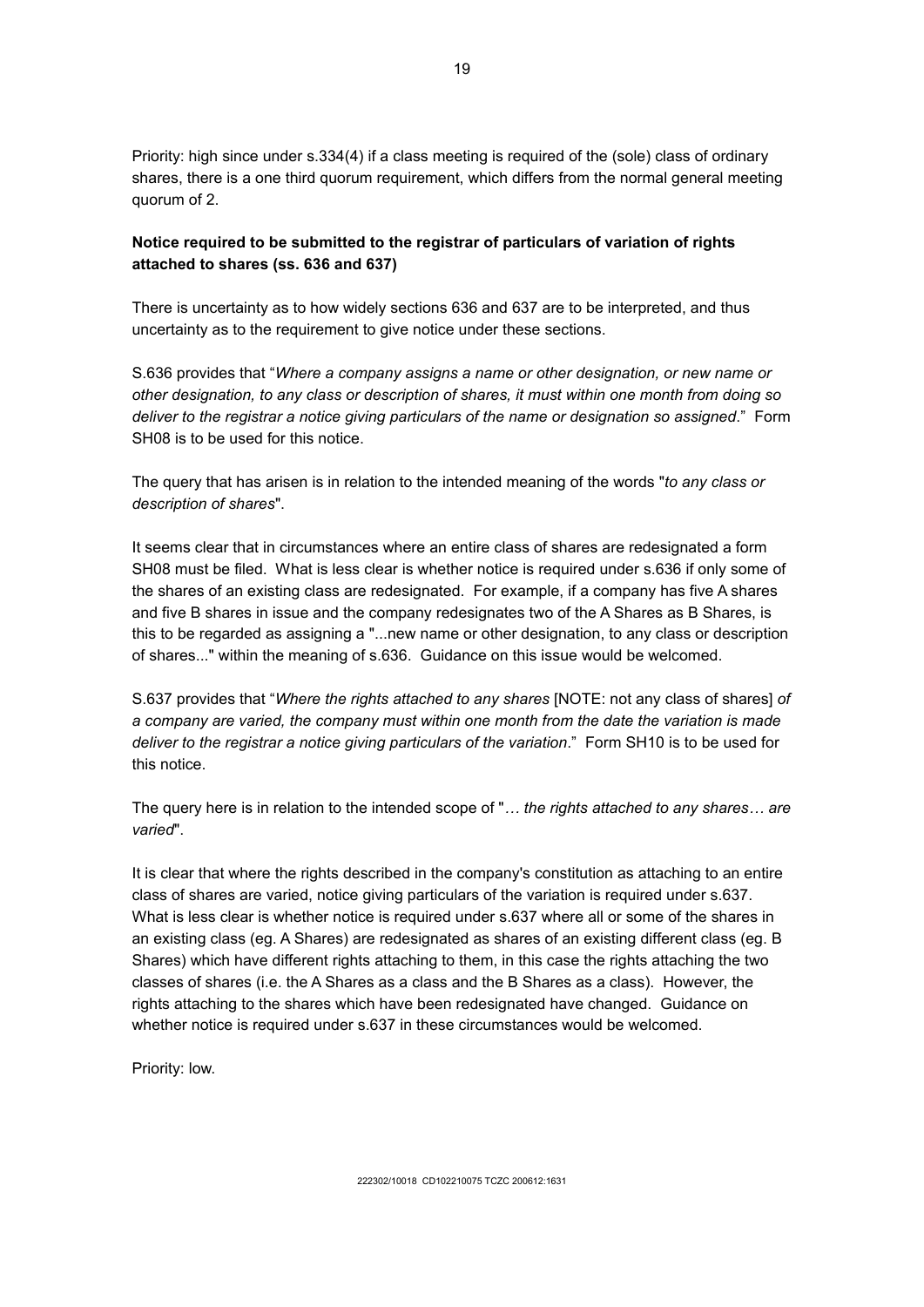## **Treatment of reserve arising from a reduction of capital (s.654)**

There is some uncertainty as to whether the reduction of a share premium account creates distributable reserves. S.654 says the reserve arising from a reduction of a company's share capital is not distributable subject to any order by the Secretary of State that the prohibition does not apply and instead the reserve is to be treated as realised profit. The relevant order (the Companies (Reduction of Share Capital) Order 2008 (SI2008/1915)) only disapplies the prohibition and says the reserve is treated as realised profit where it is a reduction of "*share capital*". It would be helpful if the Order expressly included share premium account. Note that, if it is decided to expressly extend the statutory instrument, it should extend to the capital redemption reserve and predomination reserve, as well as the share premium account.

It has been argued (including by the ICAEW in TECH 01/09, footnote 2 to para 2.8A) that the uncertainty is resolved by the conjunction of (i) section 11 of the Interpretation Act 1978 ("*Where an Act confers power to make subordinate legislation, expressions used in that legislation have, unless the contrary intention appears, the meaning which they bear in the Act*") and (ii) s.610(4) which says that "*the provisions of the Companies Acts relating to the reduction of a company's share capital apply as if the share premium account were part of its paid up share capital*".

However, others believe that the wording of s.610(4) - "*the provisions of the Companies Acts* apply ..." (emphasis added) - means it does not cover provisions in the statutory instrument. If it had simply said "share capital includes share premium when used in the Companies Acts", only then, they say, it would be clear from the Interpretation Act that it had this meaning in the statutory instrument.

Priority: high.

# **Duty to cancel shares in public company held by or for the company (s.662)**

1. S.662 creates a duty to cancel shares acquired by a company including "*where shares in the company are acquired by it (otherwise than in accordance with this Part [18] or Part 30 (protection of members against unfair prejudice) and the company has a beneficial interest in the shares)*" (emphasis added) (s.662(1)(c)). S.662(4) provides that such cancellation can be effected without having to comply with the requirements of chapter 10 of Part 17 on reductions of capital.

There is uncertainty as to whether the words in  $s.662(1)(c)$ , underlined above, have a wider scope than the corresponding wording in S.143(1)(c ) CA1985 which read: "*otherwise than by any of the methods mentioned in section 143(3)(a) to (d)*" (the equivalent provision of CA2006 to s.143(3)(a) to (d) is s.659(2)).

It is unclear whether the expression "*otherwise than in accordance with this Part*" covers, for example, acquisitions by a company of its shares for no consideration pursuant to s.659(1)? (This might arise where shares are converted and part of the share capital is converted into valueless deferred shares which are then surrendered to the company under its Articles.) As s.659 forms part of Part 18, is the effect that shares acquired for no consideration cannot be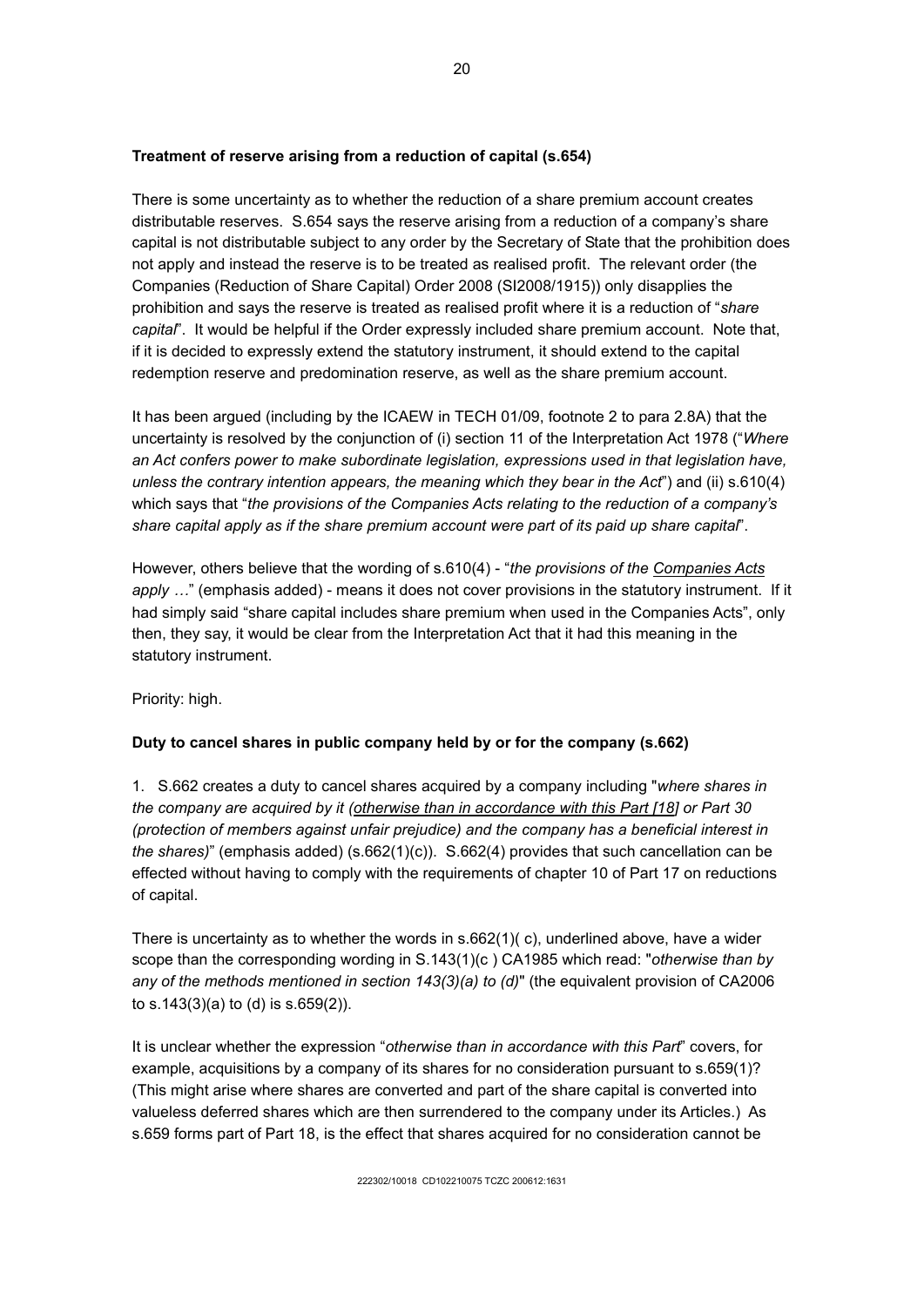cancelled without going through one of the procedures for the reduction of capital? If so, this could be unduly onerous.

One of our members has had advice from Counsel that s.662(1) had not changed the CA985 position in the case of an acquisition for no consideration, on the basis, inter alia, of the Second Company Law Directive, the Explanatory Notes (note 980), and the fact that it would be difficult to see why a direct acquisition for no consideration should require the company to go through a reduction of capital procedure when, under s.662(1)(d), the company does not have to go through that procedure where a nominee acquires the shares without the company funding the acquisition.

However, it would be clearly better for the matter to be put beyond doubt.

Priority: high.

2. As a separate point, paras 2.8B and 2.8C of TECH 01/09 (and related footnote 4) draw attention to the fact that a reserve arising from a capital reduction under s.662 will not be a distributable reserve and question whether this is an oversight that should be taken up with BIS. While we can see possible arguments for applying a different treatment to s662 reductions than is accorded to other categories of reduction, we would join with the ICAEW in urging BIS to consider this.

Priority: low.

# **Payment for redeemable shares (s.686) – Payment for purchase of own shares (s.691)**

It would be helpful to align payment provisions for buybacks of shares with those relating to redemption of shares, and to consider amending the provisions that specify which methods of payment are permitted and which are not.

For redemptions:

- Payment can be deferred to a date later than the redemption date. However, s.686(2) only allows payment on a date latter than the redemption date and does not allow for that payment to be made on a number of different dates. As it has now been accepted that a company may enter into a commitment to make a payment in the future and can redeem shares and pay for them later, there seems to be no good reason why a company should not be free to enter into a commitment to make several payments on several dates in the future.
- There is doubt, particularly in light of comments made by Park J in the case of **BDG Roof-**Bond Ltd v Douglas [2000] 1 BCLC 401, as to whether payment can take a non-cash form, so clarity would be highly desirable.

For buybacks: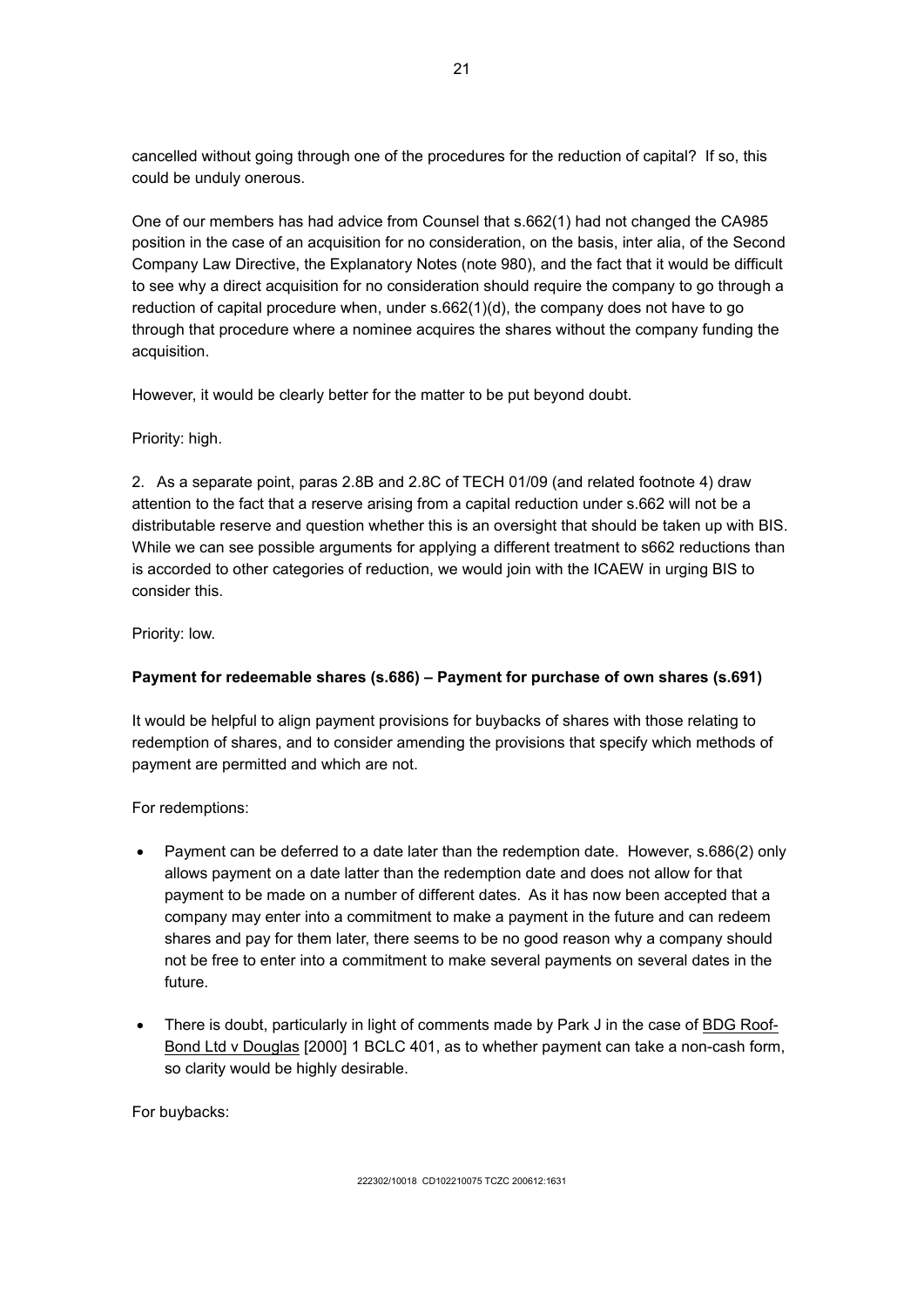- Payment must be made on purchase and deferred payment is not allowed (s. 691(2)). It would be helpful for buybacks to have the same flexibility as redemptions.
- There is the same uncertainty as to whether non-cash consideration is permitted as there is in respect of redemptions (see above).

Priority: medium.

# **Resolution authorising off market purchase: exercise of voting rights (s. 695) – Resolution authorising variation: exercise of voting rights (s. 698)**

S.695(2) specifies that where a resolution to approve an off market buyback contract is proposed as a written resolution, a member who holds shares to which the resolution relates is not an eligible member (and therefore cannot sign the written resolution), which has the effect that a sole member cannot authorise a buyback by way of written resolution. If instead the resolution is proposed at a general meeting called at short notice, the sole member can vote those shares which are not the subject of the buyback, but the process is then subject to the s.696 requirement that the buyback contract must be on display for a minimum of 15 days prior to the meeting. It would be helpful if s.695 was subject to an equivalent provision to s.239(6)(a) which permits the voting restriction to be overridden if all the members consent to the resolution. The same issue arises with s.698.

Priority: medium.

## **Resolution authorising off market purchase: disclosure of details of contract (s.696)**

S.696 provides that a copy of a contract for the purchase of own shares must be made available for inspection by members for not less than 15 days ending with the date of the meeting where the purchase is to be approved by a special resolution under s.694. The period of 15 days made sense when a special resolution required 21 days' notice but seems inappropriate now where a special resolution only requires 14 days' notice as logically the inspection period should be no longer than the notice period.

Priority: low.

## **Registration of allotment of debentures (s.741)**

It would be helpful if CA2006 specified how companies are to comply with their obligation under s.741 to register allotments of debentures. One possibility is that, instead of the option of maintaining a register of debenture holders, there should be an obligation to maintain a register of debentures, which would include the required details of allotments together with any other information the company chooses to record.

Priority: low.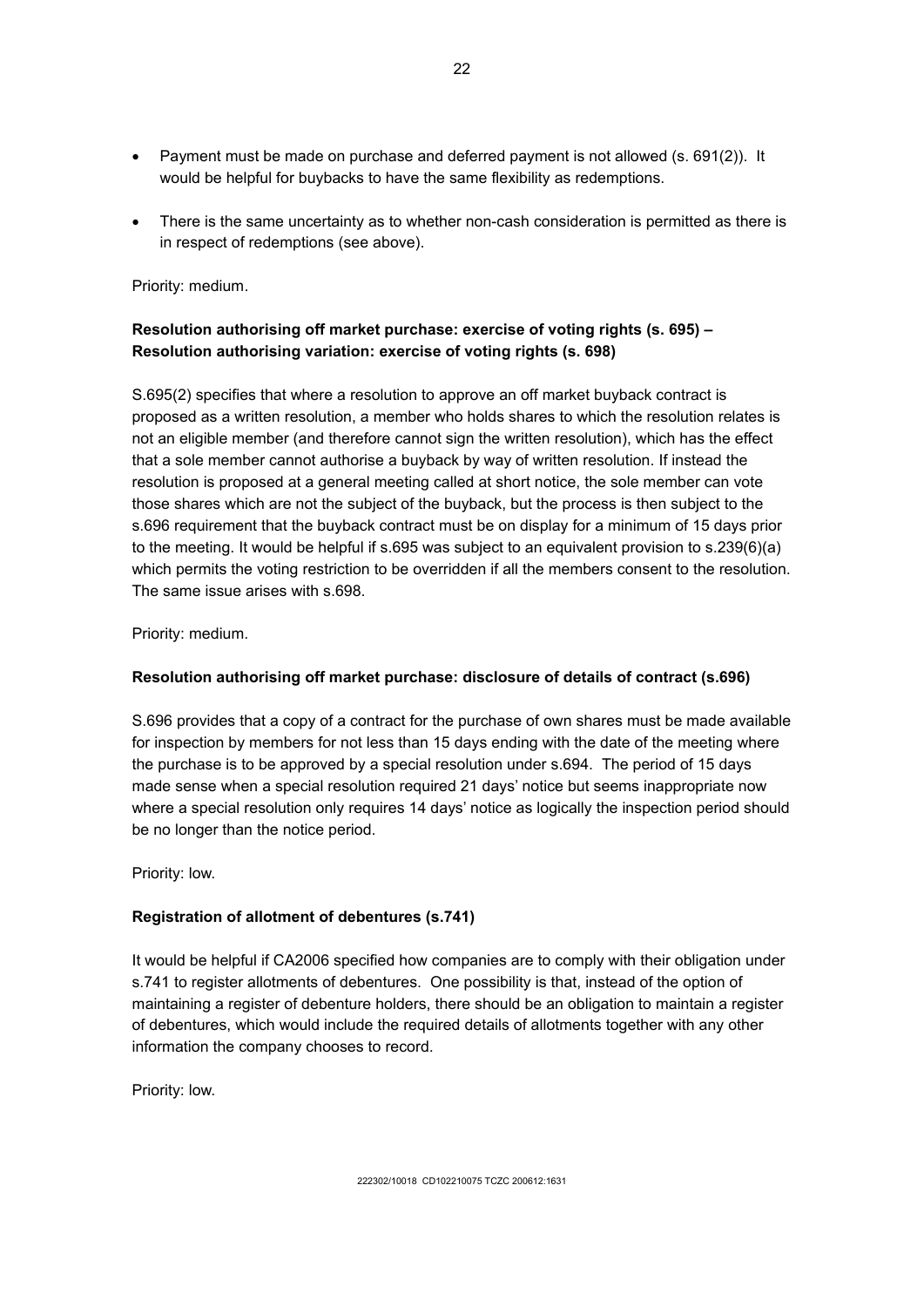#### **The authorised minimum (s.763)**

Although not stated specifically in CA2006, it is understood that the authorised minimum (£50,000 or the prescribed euro equivalent) is only required at the time that the company makes an application to the registrar for the issue of a trading certificate under s.761. Thereafter, a public company can redenominate all its share capital, including the authorised minimum, under s.622. What is not clear is the effect of s.650 (public company reducing capital below authorised minimum) on a public company that has redenominated all its share capital; there is no statutory basis for converting the foreign currency-denominated share capital into sterling. It would be expected that the effect of s.650 would be that the company's share capital would be recalculated by reference to the sterling equivalent of the redenominated share capital immediately prior to the date of the court order. Unfortunately, the Companies (Authorised Minimum) Regulations 2009 seem to have this effect only in the case of companies whose share capital is denominated in more than one currency (see regulation 3(4)). Presumably it is not the intention that the position should be different for a company that has redenominated all its share capital and for one that has, e.g., redenominated all bar £1 of its share capital. It would be helpful therefore if this regulation were removed or suitably altered.

Priority: high.

## **Distribution in kind: determination of amount (s.845)**

Difficulties have been in applying the wording of s.845 in the context of large groups. The section looks at the issue from the point of view of a company which is selling or transferring an asset. Sometimes there can be an indirect distribution by companies higher up the chain, for example as a result of a transfer between sister subsidiaries: The section does not cater for the position of those other companies. Also, with the current economic climate, the issue can be that the market value is less than book value so that it is the company acquiring the asset rather than disposing of it that is potentially making a distribution when the transfer is at book value.

Priority: high, as considerable "costs" impact for affected companies.

## **Meaning of "subsidiary" (s.1159)**

The recent Court of Appeal decision in Enviroco Ltd v Farstad Supply A/S [2009] EWCA Civ 1399 concerned the definition of "subsidiary" in a contract, which incorporated the definition of "subsidiary" from the CA1985. The Court felt unable to take a purposive approach to interpreting the wording of sections 736 and 736A CA1985 (which are now replicated in respectively sections 1199 and 1160 CA2006). Evidence was submitted to the Court during the Enviroco case which suggested that Parliament's intention in 1989 was to align s.258 and s.736 CA1985 (now respectively sections 1162 and 1159 CA2006) but some amendments were dropped, possibly accidentally. It might be useful following the outcome of the appeal to the Supreme Court, due to be heard this autumn, for the definition to be reviewed and consulted upon in light of the arguments submitted to, and decision by, the Court of Appeal.

Priority: to be considered following the outcome of the appeal.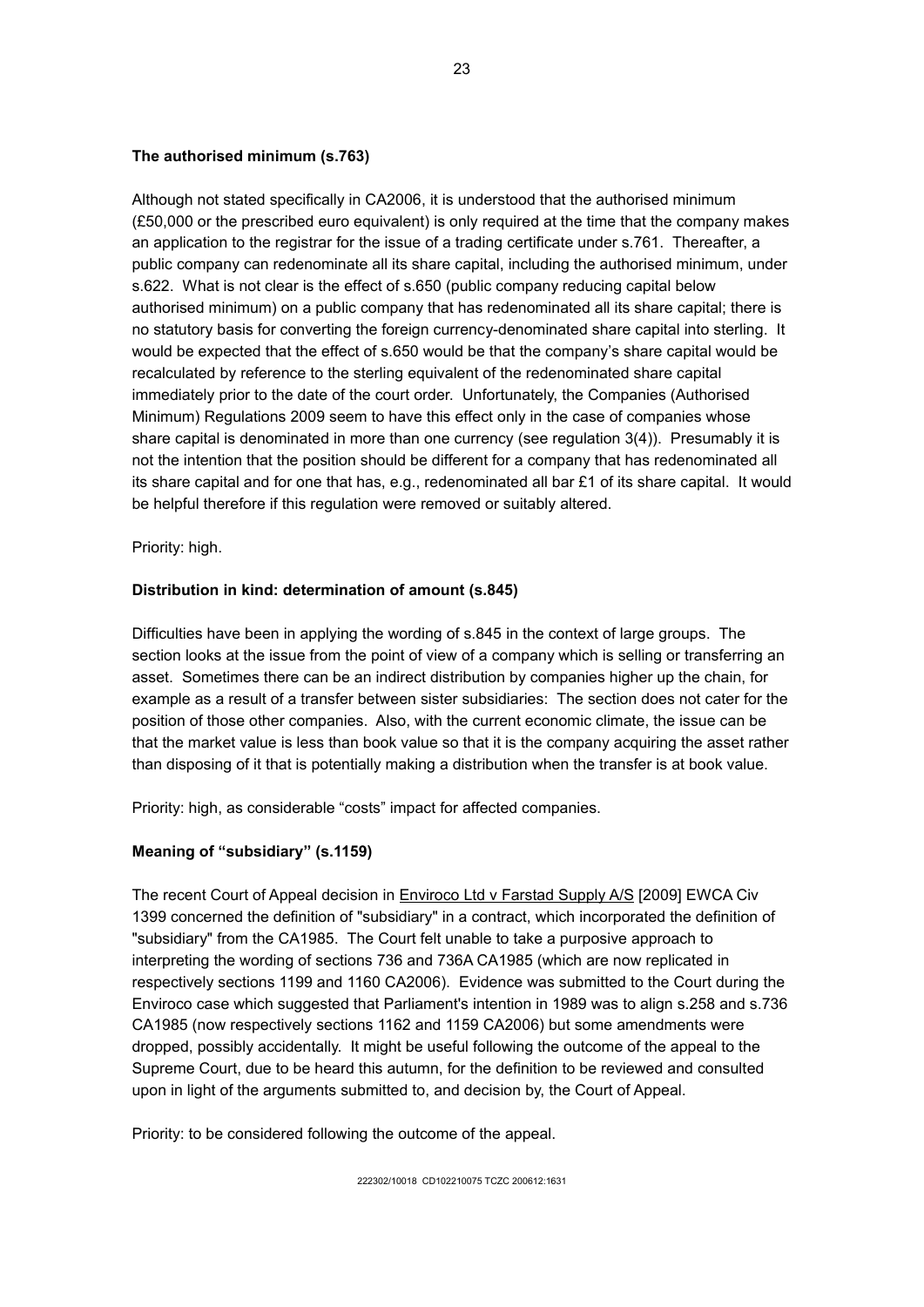#### **INSOLVENCY ACT 1986**

1. S.122(1)(e) Insolvency Act 1986 says that a public company can be wound up by the court if the number of members is reduced below two. From 1 October 2009 public companies have been able to have just one member. We understand from BIS that the consequential alteration of s.122 was missed and will be corrected by secondary legislation.

It is noted that the same point applies equally to unlimited companies which may also now be single member companies. It would be useful if the intended correction could cover both public companies and unlimited companies.

Priority: high.

2. The Companies Act 2006 (Consequential Amendments, Transitional Provisions and Savings) Order 2009 (SI 2009/1941) amends s.76(2)(b) Insolvency Act 1986. That amendment has not been done correctly as s76(2)b) still refers to the directors who signed the statutory declaration. There is no longer a statutory declaration but a directors' statement which (according to the Companies (Shares and Share Capital) Order 2009) has to be signed by all the directors.

Priority: low (as "read across").

## **THE COMPANIES ACT 2006 (COMMENCEMENT NO.8, TRANSITIONAL PROVISIONS AND SAVINGS) ORDER 2008**

Paragraph 42 of Schedule 2 of the Eighth Commencement Order provides that existing provisions in the memorandum of companies incorporated under CA1985 as to authorised share capital are to be treated as from 1 October 2009 as creating a "*maximum amount of shares that may be allotted*".

This has given rise to uncertainty as to whether this an aggregate maximum or a maximum per existing class of share.

For example, a company's authorised share capital on 30 September 2009 was £100 divided into 50 A shares of £1 and 50 B shares of £1. Its issued share capital was £50 represented by 25 A shares and 25 B shares.

On 2 October 2009 the company wanted to issue a further 50 B shares of £1. The question arises as to whether this allotment be within the "maximum" ceiling created by paragraph 42 so that the allotment would be possible without the need to amend or revoke the provision as to authorised share capital (provided the company had an existing allotment authority that was still valid). Published guidance on this aspect would be helpful.

Priority: low.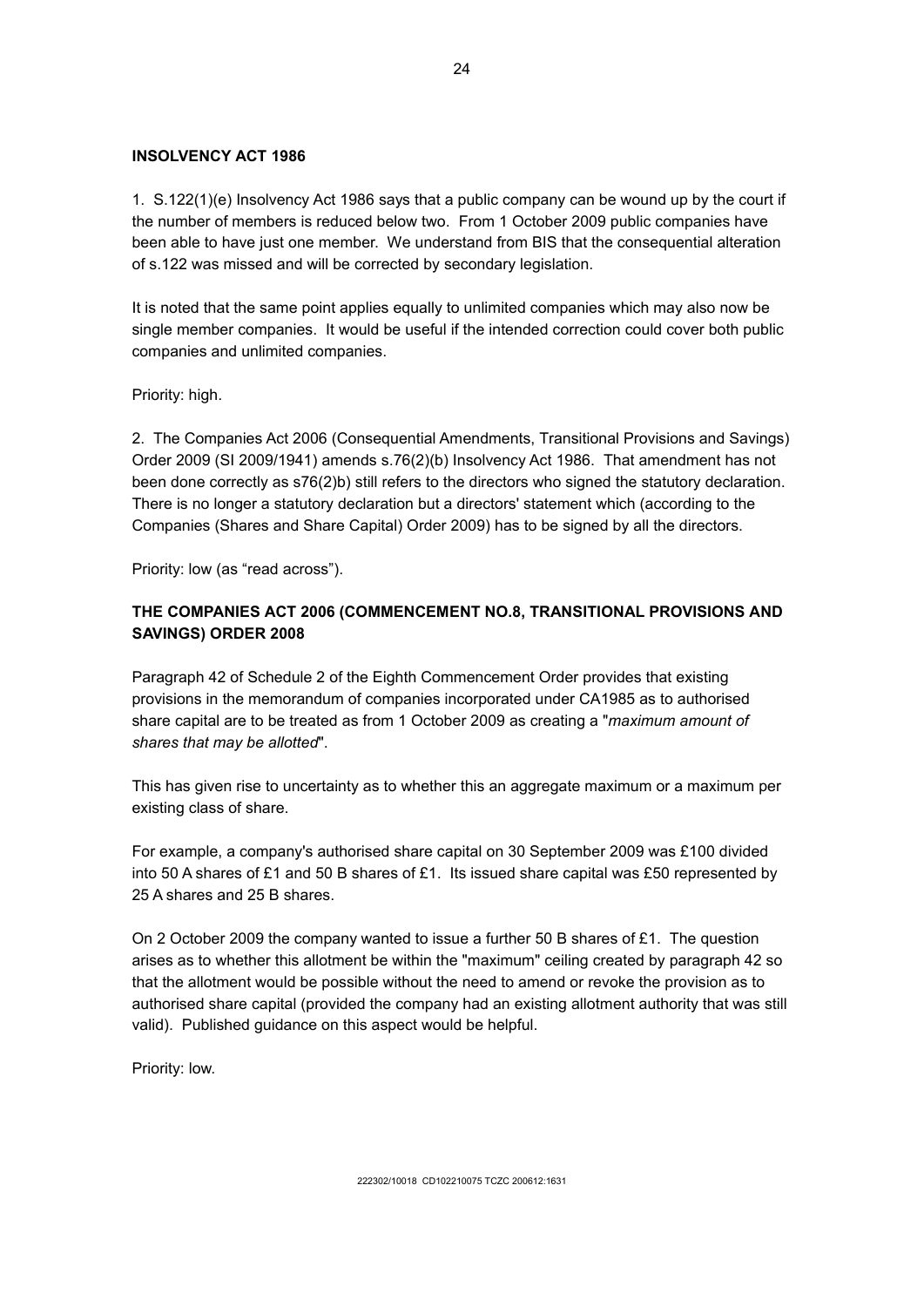## **CROSS - REFERENCING OF TABLE A / MODEL ARTICLES**

We note that the BIS guidance on constitutions does confirm that a company incorporated before 1 October 2009 can incorporate the Model Articles or Table A by reference when adopting new articles. It is less clear whether a company formed on or after 1 October 2009 can incorporate Table A by reference. It would be helpful for the guidance to cover this point expressly.

Priority: medium.

# **THE COMPANIES (MODEL ARTICLES) REGULATIONS 2008**

1. Article 25(3)(a) of the Model Articles for public companies requires a notice of appointment or removal of an alternate director to refer to the "proposed alternate". This is confusing given that the notice can also be used for removing an existing alternate. It might be helpful if it were amended to read "identify the person to be appointed or removed as an alternate".

Priority: low (as unlikely to cause problems in practice).

2. In article 26(3) of the Model Articles for public companies, it is not clear whether the proviso in the last sentence applies to the first limb only or both limbs. On the one hand, the proviso refers to being "counted" and "such purposes" which could mean it only applies to paragraph (a) as it mirrors the references to "counted" and "for the purposes". On the other hand, the proviso appears at the end of the article which could mean it applies to both limbs. Whilst we consider it applies clearly to sub – paragraph (a) one can apply it to sub – paragraph (b) as well with some lateral thinking. It would be helpful if the provision could be amended to make its intention clear.

Priority: low.

3. Company seal: .The wording of article 35(2) of the Model Articles for private companies limited by guarantee; of article 49(3) of the Model Articles for private companies limited by shares, and of article 81(3) of the Model Articles for public companies require that, unless otherwise decided by the directors, when the Common Seal is affixed to a document, an authorised person must sign and a witness must attest the signature. We think that the attestation (default) requirement is superfluous.

## Priority: low.

Share transfer: The wording of article 25(3) of the Model Articles for private companies limited by shares and of article 63(6) of the Model Articles for public companies do not refer to the requirement for reasons for refusal of the registration of a proposed share transfer to be given under s.771. Whilst this is not an anomaly the omission could be misleading for those running companies.

Priority: low.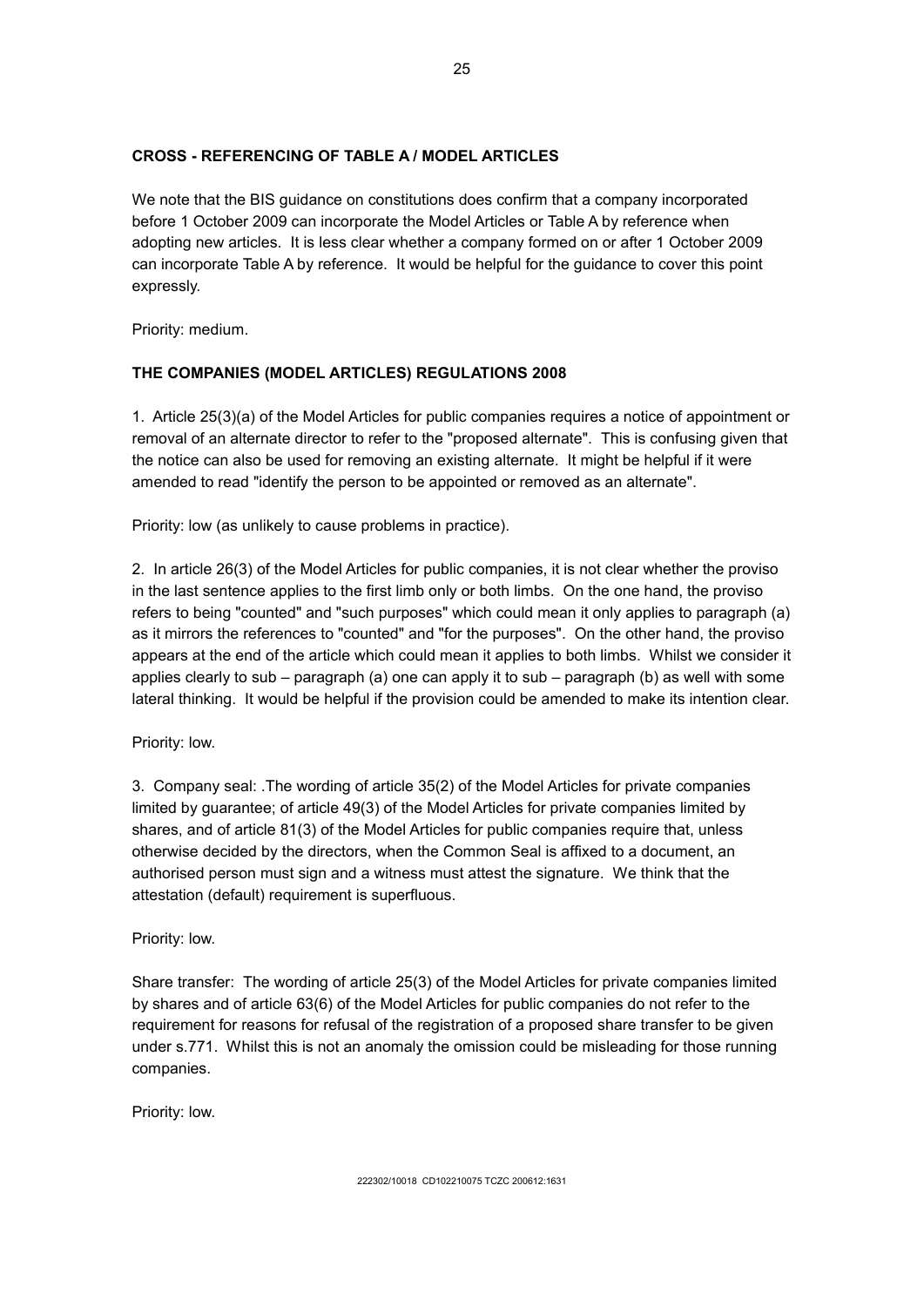#### **PUBLIC COMPANY MODEL ARTICLES**

Definition of 'partly paid': There is a missing word in the definition of 'partly paid' – "*in relation to a share means that part of that share's nominal value or any premium at which it was issued that has not been paid to the company*" (emphasis added).

Priority: low.

## **OTHER COMMENTS**

#### **Statements of capital**

We do not comment on this aspect as it is appreciated that BIS is currently considering what to do next, BIS's public consultation on financial information in statements of capital having closed.

## **Overseas Companies (Execution of Documents and Registration of Charges) Regulations 2009**

A comment has been received that it would be helpful if Part 2, Regulation 4 of these Regulations could be amended to extend the application of s.47 to overseas companies. The reasoning behind the comment is as follows.

Article 9(3) of the Rome Convention says that, where a contract is concluded by an agent, the relevant law for determining formal validity is the law of the country where the agent acts (i.e. English law where an overseas company appoints an attorney to execute an English law deed in the UK). We are comfortable that an overseas company can appoint an attorney to execute a deed on its behalf (under s.1(2)(b)(i) of the Law of Property (Miscellaneous Provisions) Act 1989). However, we are a bit mystified that s.47 CA2006, which was included in the draft Overseas Companies Regulations 2008, was dropped from the final 2009 Regulations.

On the other hand, we have received comments to the effect that this is a matter to be determined by the law of the jurisdiction in which the overseas company is incorporated.

We think it would be helpful if BIS could explain why s.47 was dropped from the final 2009 Regulations.

Priority: low.

#### **Overseas companies**

Companies House advised earlier this year that the obligation for existing overseas companies to file a transitional return by 31 March 2010 (paragraph 13, Schedule 8, Overseas Companies Regulations 2009) applied only where the company had a place of business (as opposed to a branch) in the UK. The basis for this advice was never clear, but on the assumption that it was correct perhaps the relevant FAQ on the Companies House website, which does indeed seem to assume that the obligation to file a return applies only to places of business, could be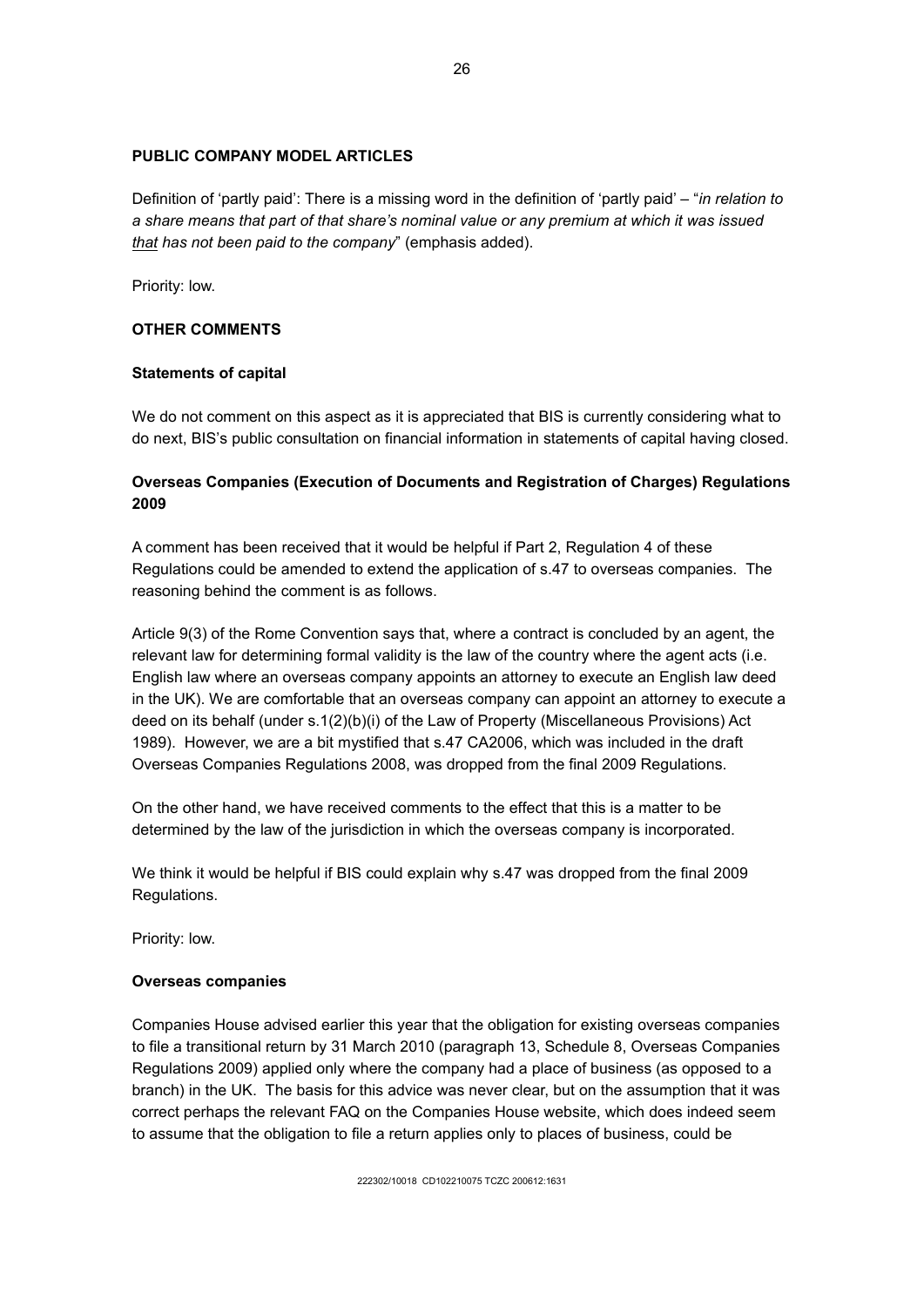expanded to clarify that companies which did not comply with the obligation because they had a branch were not in breach of the regulations.

Priority: medium.

#### **Companies House Form SH01**

The SH01 allotment form does not provide for the names of the subscribers of the shares on the allotment. (The previous form used under the CA1985 regime, the Form 88(2), did include this information). This has had an impact in that certificates of good standing obtained from Companies House will not accurately reflect the position in relation to shareholders.

Priority: medium.

## **Companies House Forms SH10 and SH12**

Form SH10 is a little confusing. It says at the top (a) that it is to be used to give notice of particulars of variation of rights attached to shares, but not to give notice of particulars of variation of class rights of members, and (b) that Form SH12 is to be used for notices of the latter variety. This distinction is correct - Form SH12 deals with the rights of members of companies without a share capital - but for the avoidance of any confusion it would be helpful if the wording at the top of Form SH10 specified that it is not to be used to give notice of particulars of variation of class rights of members "of a company without share capital".

Priority: low.

20 August 2010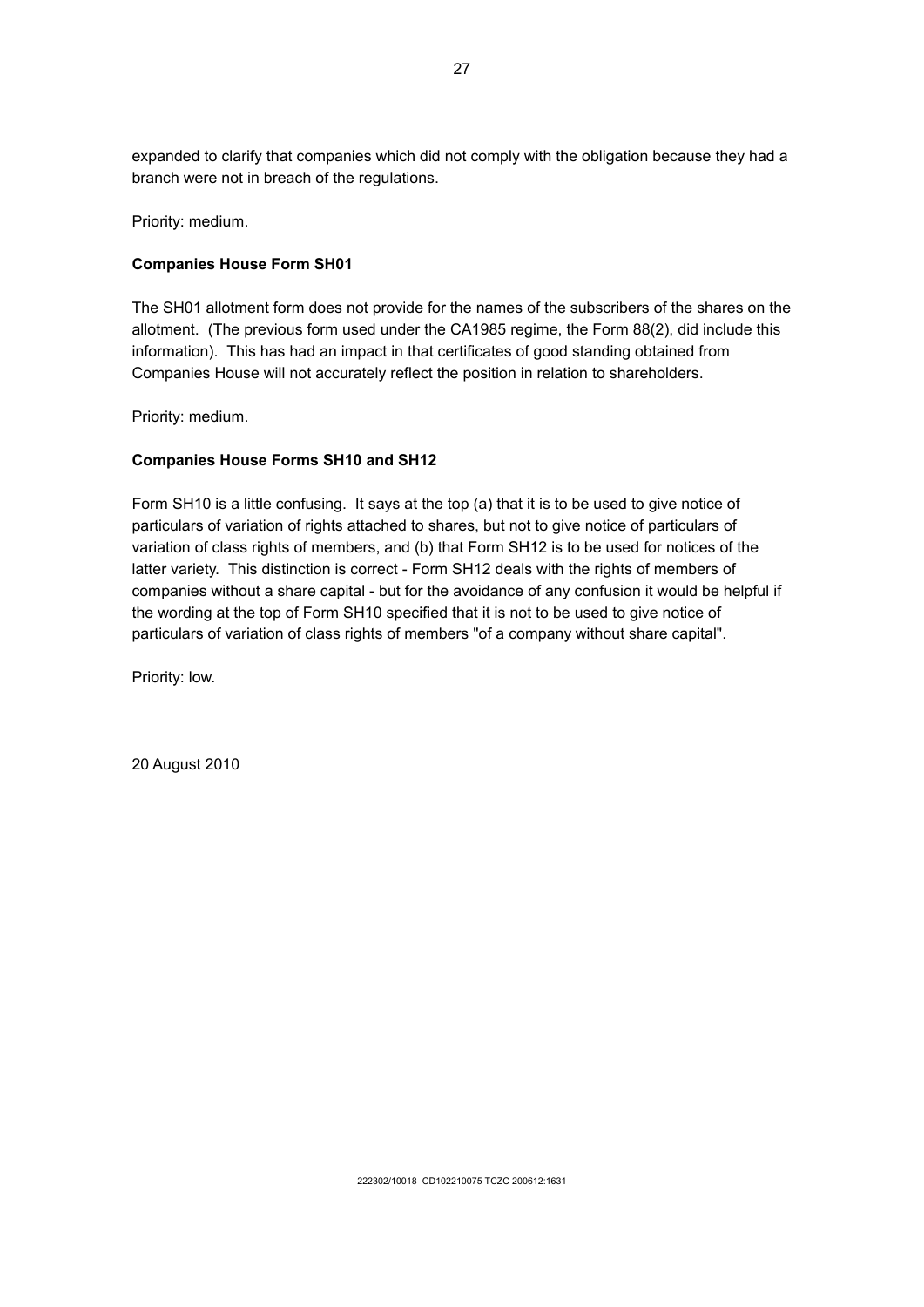# THE CITY OF LONDON LAW SOCIETY



4 College Hill

London EC4R 2RB

Tel: 020 7329 2173

Fax: 020 7329 2190

www.citysolicitors.org.uk

Mr Edward Davey MP Minister of State for Business and Enterprise Department of Business, Innovation and Skills 1 Victoria Street, London SW1H OFT

11 October 2011

#### Dear Minister

I am writing to you on behalf of the City of London Law Society ("CLLS") to draw your attention to some of the company law implications which result from the decision of the Supreme Court in the case of Farstad Supply A/S v Enviroco Limited (6 April 2011) (the "Enviroco case").

The CLLS represents approximately 14,000 London based City lawyers through individual and corporate membership including some of the largest international law firms in the world. These law firms advise a variety of clients from multinational companies and financial institutions to Government departments, often in relation to complex, multi jurisdictional legal issues.

The CLLS deals with a variety of issues of importance to its members and operates through its 17 specialist committees. In this instance, this letter has been prepared by the CLLS Company Law Committee, the names of whom are set out at the end of this letter.

#### **Introduction**

The Enviroco case has highlighted an anomaly in the drafting of legislation passed in 1989 amending the Companies Act 1985 which is now replicated in section 1159 Companies Act 2006. The error, which is described below, has the potential to frustrate the intention of Parliament in the interpretation and application of a number of important statutory provisions as well causing unintended consequences in the interpretation of a wide range of commercial contracts affecting normal businesses.

It is our view that this error needs to be corrected as soon as possible and we believe this can readily be achieved by secondary legislation under the powers contained in section 1160 Companies Act 2006.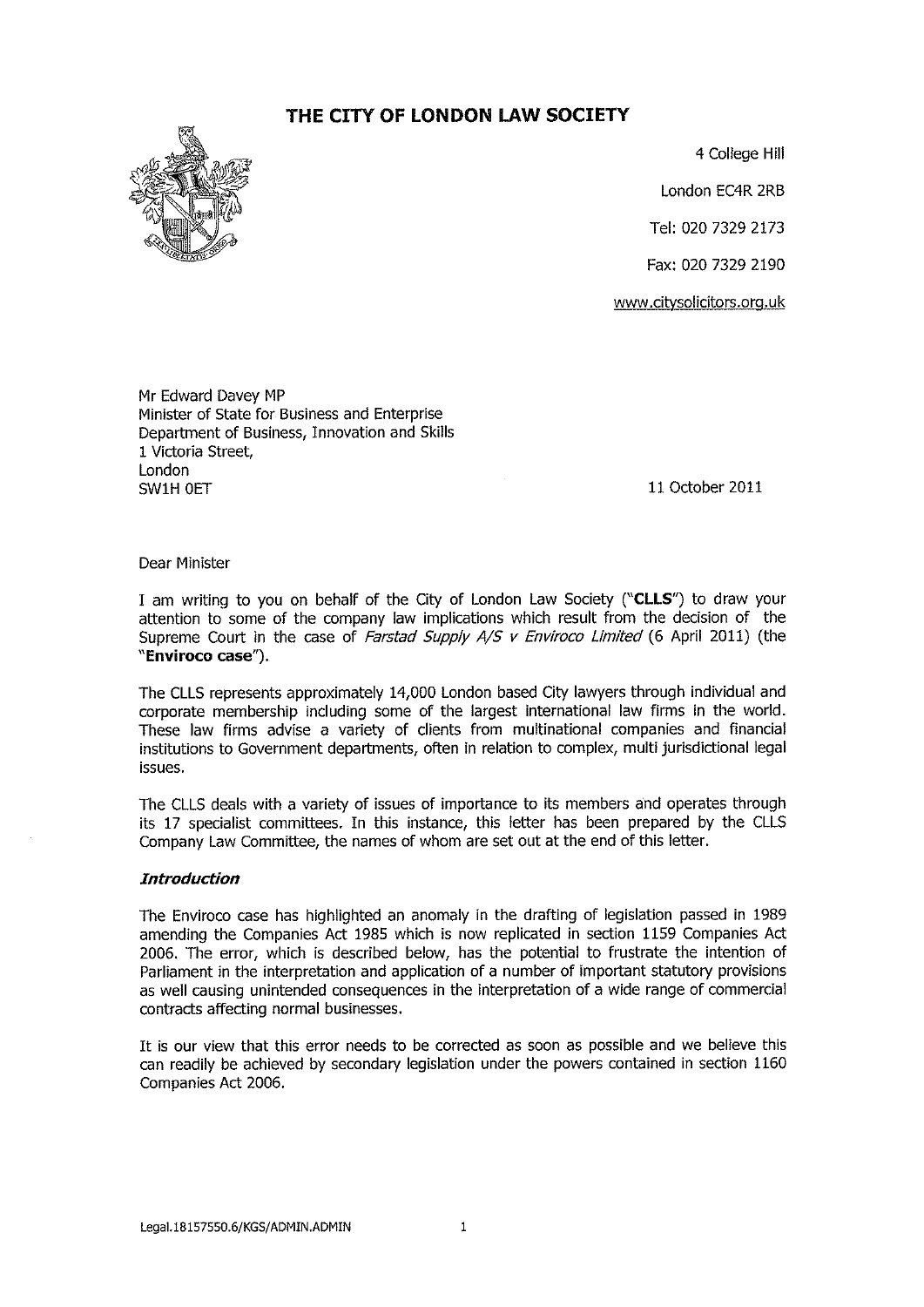#### The Enviroco case and the Companies Act definition of "Subsidiary"

The detailed facts of the Enviroco case are largely inconsequential.

In brief, the case turned on the meaning of the Companies Act definition of "subsidiary" in the context of a Scottish company, viz Enviroco. Enviroco was a 50:50 owned joint venture company but one of the two joint venture parties, referred to here as "Company A", was its holding company because it controlled a majority of the voting rights in Enviroco. Company A had created and perfected a charge over the shares that it owned in Enviroco in favour of a Scottish bank. The charge being governed by Scottish law, it was necessary, in order for the pledge to create valid security, for the shares to be formally registered in the name of the bank's nominee company pursuant to the charge and the bank's nominee accordingly became the registered member of these shares in place of Company A.

The only issue in dispute in the proceedings was whether Enviroco remained a subsidiary of Company A within the meaning of what is now section 1159(1)(c) Companies Act 2006 following perfection of the share pledge, when Company A ceased to be the registered member of any shares in Enviroco.

#### That sub-section states:

"A company is a "subsidiary" of another company, its "holding company", if that other company ....... is a member of it and controls alone, pursuant to an agreement with other members, majority of the voting rights in it ........".

It was accepted that Company A continued to control a majority of the voting rights exercisable at Enviroco general meetings. However, to establish that it was Company A's subsidiary, Company A also needed to be a member of Enviroco. Under the Companies Acts, a person's name must be "entered in its register of members" in order for it to be a member of a company.

Enviroco arqued unsuccessfully that, although Company A was not registered as the holder of any Enviroco shares, Company A should be treated as if it were registered as such. It was instead held that Enviroco was no longer a subsidiary of Company A because Company A had ceased to be a member of it following the transfer of the shares into the name of the bank's nominee. As a result, Enviroco was deprived of the benefit of an indemnity given in favour of Company A and all its subsidiaries to which in all likelihood the parties had expected it would have remained entitled. This was the result, despite the fact that for all practical purposes Enviroco remained under the control of Company A.

The Enviroco case highlighted a small but material change which had been made to the definition of "subsidiary" in the Companies Act 1985 by section 144(1) Companies Act 1989. This change removed a provision previously contained in section 736(4)(b) Companies Act 1985 under which shares held by a nominee for a holding company were treated as held by the holding company. It is generally understood that this change was motivated by a desire on the part of those moving the bill to bring the definition of "subsidiary" into line with the definition of "subsidiary undertaking" which was newly introduced into the Companies Act 1985 by section 20 Companies Act 1989. However, the Enviroco case has shown that the Companies Act 1989 change failed to achieve this.

The Supreme court judges viewed the result in the Enviroco case as (variously) "unexpected", "certainly odd" and "possibly absurd", but they were unable to reach any contrary decision on the wording of the statute since that would "require from the court...an impermissible form of judicial legislation" (per Lord Collins). The court did however recognise as a legitimate route to correcting what appeared to them to be an error in the legislation the power given to the Secretary of State to amend by regulation under s1160 Companies Act 2006.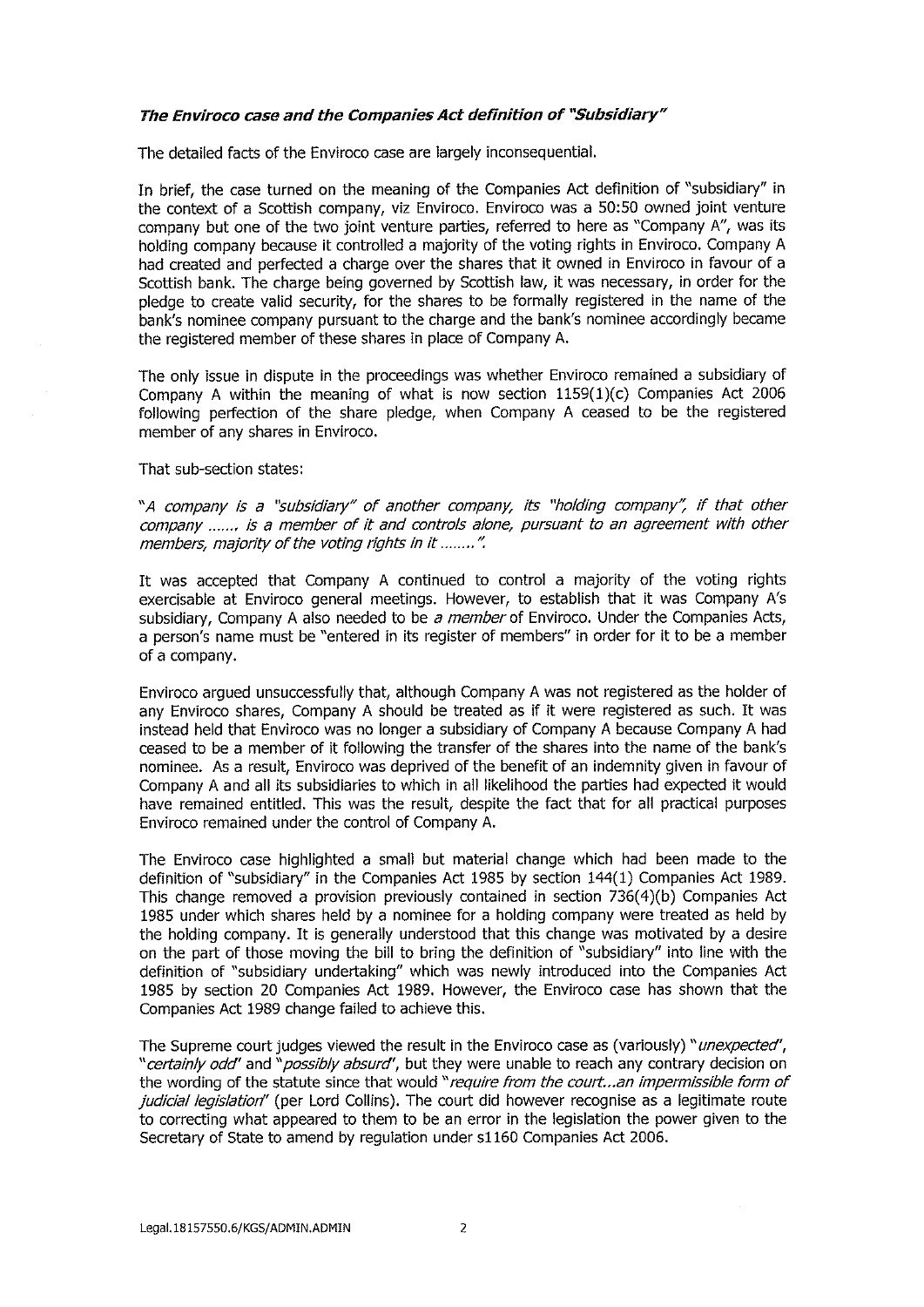On behalf of our members, we are accordingly writing to ask you to make the necessary change by the introduction of correcting secondary legislation.

As is suggested below, the change needed can be achieved most simply by incorporating into the definition of "subsidiary" in section 1159 Companies Act 2006, by regulation, the same deeming provision that applies in relation to "subsidiary undertakings" that is contained in section 1162 (3) Companies Act 2006.

#### Reasons for requesting this change - statutory loophole

The definitions in the Companies Act 2006 of "holding company", "associated company" and "associated body corporate" rely on the "subsidiary" definition. Most of the 2006 Act's provisions that use these defined terms impose restrictions and obligations on one or more of a range of persons in relation to a company that is or has a subsidiary. These persons include the company itself, its directors, persons connected with its directors, its holding company and other associated companies, their directors and persons connected with their directors.

The Enviroco case illustrates that the intention of Parliament can readily be frustrated and the prescriptive requirements of these provisions easily circumvented by structuring the ownership of shares in such a way as to avoid the creation of a statutory "subsidiary". All that is required, by way of example, is to replicate the structure of the Enviroco joint venture arrangements with appropriate adjustments, eq:

**Step 1:** the parent company (Holdco) finds an amenable third party that is not its associated company (or its secured lender);

Step 2: Holdco transfers 50% of its shares in Subco to the third party on terms under which the third party is free to exercise the voting rights without the consent or concurrence of Holdco;

Step 3: Holdco and third party enter into mutual put and call options allowing Holdco to reacquire these shares at some time in the future; and

Step 4: Holdco transfers the remaining 50% of its shares in Subco to its own nominee,

with the result that for the duration of this arrangement:

- neither Holdco nor its nominee holds a majority of the voting rights  $[s.1159(1)(a)/$  $(i)$ schedule 6, para 6(i)];
- the third party avoids becoming Holdco's nominee [under schedule 6 para 6(2)];  $(ii)$
- Holdco is not a member of Subco  $[s.1159(1)(b) + (c)]$ ;  $(iii)$
- $(iv)$ Subco is not Holdco's subsidiary within the meaning of s1159 Companies Act 2006; and yet
- Holdco retains the right to re-acquire control of Subco and in the meantime is able to  $(v)$ prevent the third party from undertaking transactions detrimental to Holdco's interests:

These steps would release Holdco and its directors from many of their statutory restrictions and obligations in relation to its associated companies. Conversely, these steps also release the associated companies and their directors from corresponding restrictions and obligations in relation to Holdco.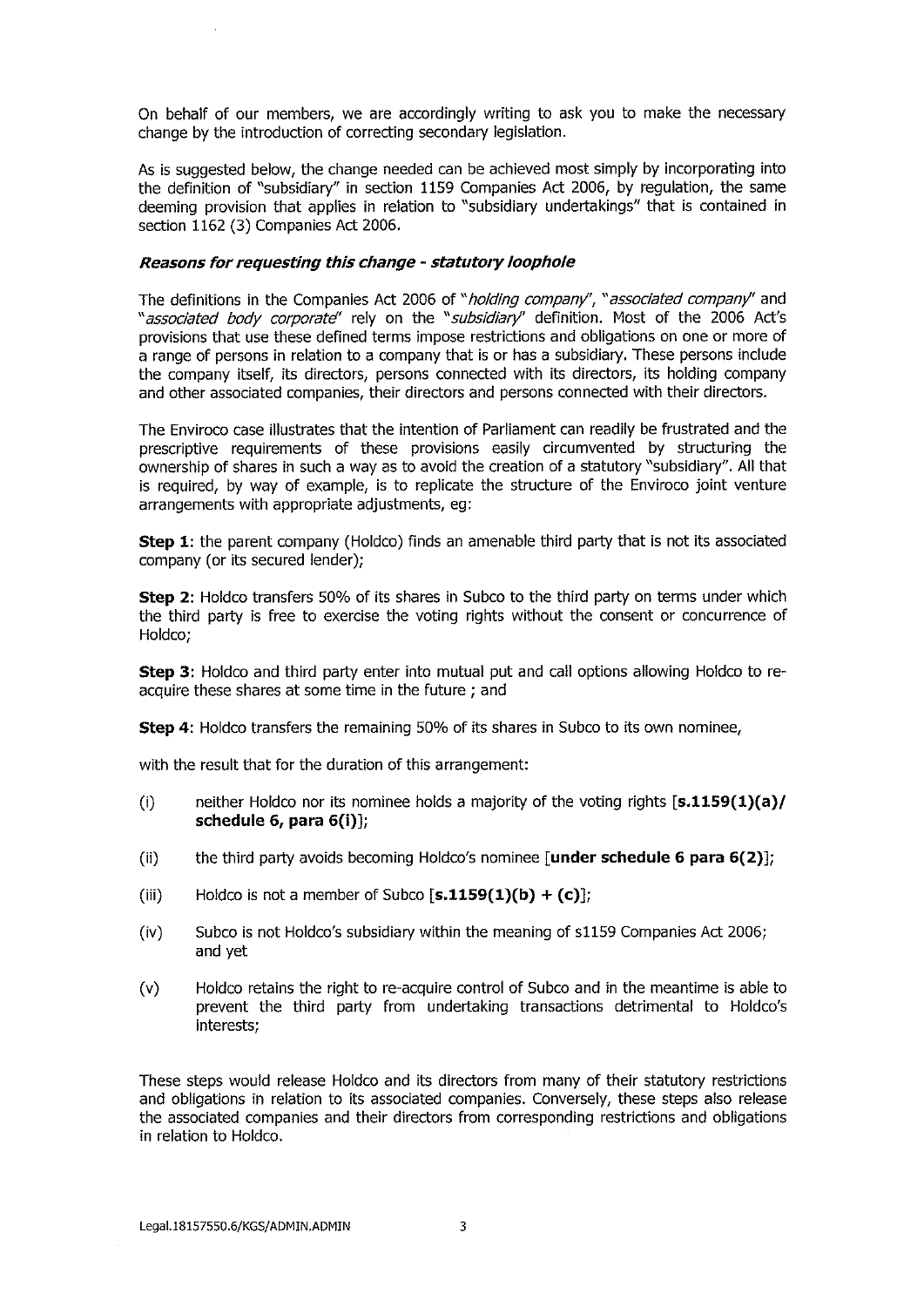A single example will serve to illustrate the point: section 678(1) Companies Act 2006 prohibits the subsidiary of a public limited company (plc) from giving financial assistance for the acquisition of shares in the plc. Contravening this prohibition is an offence. However, if the company ceases to be the plc's subsidiary, it ceases to be subject to section  $678(1)$ . So it would seem that the prohibition in section 678(1) can be circumvented merely through replicating the Enviroco structure.

It would similarly follow from the Supreme Court decision that a subsidiary undertaking that is not a "subsidiary" within the strict meaning of s 1159 Companies Act 2006 is seemingly not prohibited from making political donations or incurring political expenditure without the approval of the members of its "relevant holding company" (under s366 (2) Companies Act 2006), nor is it prohibited from being a member of its parent company (s136).

The Supreme Court commented on the fact that no evidence had been adduced in the Enviroco case to support the view that advantage had been taken of the statutory loophole (as so described) in order to evade the statutory regime. That might have been the position to date, when commentary on the anomaly was largely confined to academic debate but the wide publicity given to the Enviroco case and the Supreme Court decision might be expected to result in the anomaly receiving much closer scrutiny by practitioners and those seeking to circumvent the legislative intent.

#### Other reasons for change

Left unaltered, the consequences of the decision in the Enviroco case are potentially more far reaching and affect the interpretation of contracts and statutory provisions which import or rely on the Companies Act definition of "subsidiary".

#### Other provisions of the Companies Act 2006

The Companies Act 2006 itself contains a number of other provisions intended to protect or benefit the directors of a company with "subsidiary" or "associated company" status. These benefits and protections would be lost if the company loses that status.

Provisions in the Companies Act 2006 which rely on the "subsidiary" definition include, for example:

| Part | Chap         | Section | Title                                                                  |
|------|--------------|---------|------------------------------------------------------------------------|
| 4    | $\mathbf{r}$ | 41      | constitutional limitations: transactions involving directors           |
| -84  |              | 136-144 | prohibition on subsidiary being a member of its holding<br>company     |
| 10   |              | 176     | duty not to accept benefits from third parties                         |
| -10  | 4            | 188-226 | transactions with directors<br>requiring<br>-of<br>approval<br>members |
| -10  | 5            | 227-230 | directors' service contracts                                           |

#### Other statutory provisions

The Companies Act definition of "subsidiary" is used in a large number of other statutes also.

Among a long list of other statutes which import this definition are:

- the Transport Act 2000 section 65,
- the Enterprise Act 2002 section 223,
- the Energy Act 2004 section 196,
- the Utilities Act 2000 paragraph 12, Schedule 7,  $\overline{a}$
- the Planning (Hazardous Substances) Act 1990 section 39(3), and
- the Counter-Terrorism Act 2008 paragraph 9, Schedule 7.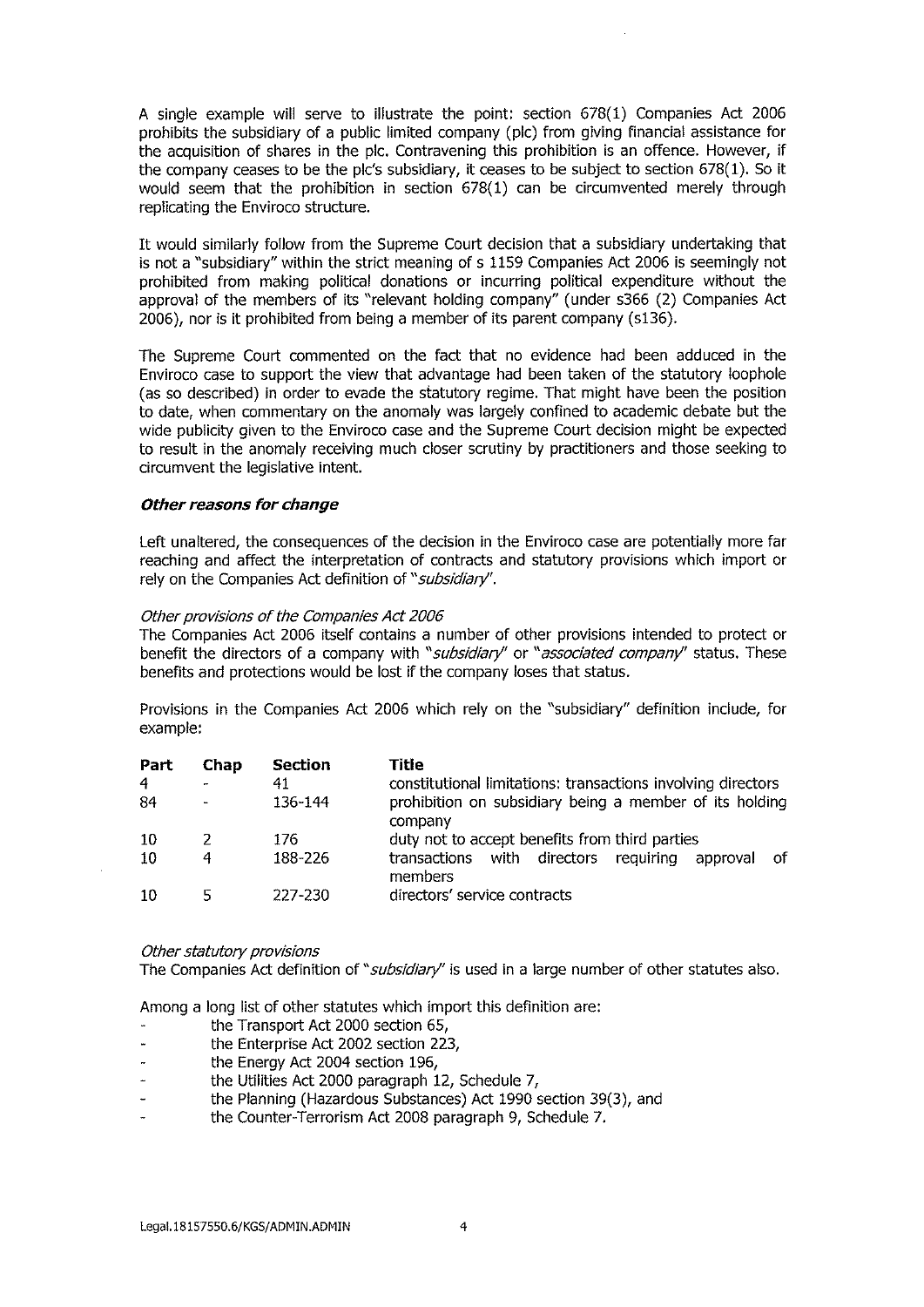#### Contractual provisions

Furthermore, it has for long been accepted as common practice for contracts and other documents to import the Companies Act definition of "subsidiary". The Enviroco case itself is an example of this.

A particularly common example is to be found contained in a typical property lease which might ordinarily prevent alienation other than intra group ("group" for this purpose being defined by reference to the definitions of "subsidiary" and "holding company" contained in section 1159 Companies Act 2006 or the equivalent provisions in the earlier Companies Act 1985).

Numerous other examples are to be found in the context of commercial contracts, finance documents, contracts of employment or share scheme documentation, and in corporate constitutional documents (like articles of association), where typically the definition may be relevant to the interpretation of change of control clauses contained in termination provisions, in confidentiality undertakings and/or restrictive covenants, in assignment or alienation provisions, and in the wording of indemnities or warranties, etc.

If left unchanged, the error now identified in the legislation can be expected to cause particular problems in relation to the creation of legal charges over shares in Scotland (as was the situation in the Enviroco case itself), where the charged shares have to be registered in the name of the chargee or its nominee in order to create valid security, and so potentially cause the chargee to be de-grouped from its parent, thereby creating a variety of significant but unintended consequences.

#### **Required remedial action**

As indicated above, it is relatively straightforward to correct the anomaly, by applying the provisions of section 1162(3) Companies Act 2006 to the definition of "subsidiary". We respectfully concur with the views of the Supreme Court that an amendment of this type can be made pursuant to the powers contained in section 1160 Companies Act 2006.

We would welcome a meeting with you or your officials to discuss the matter further once you have had the chance to consider this letter. If in the meantime you wish to discuss any of the above points, please feel free to contact Keith Stella of Berwin Leighton Paisner LLP on 020 3400 1000 or at keith.stella@blplaw.com.

Yours sincerely

**Keith Stella**